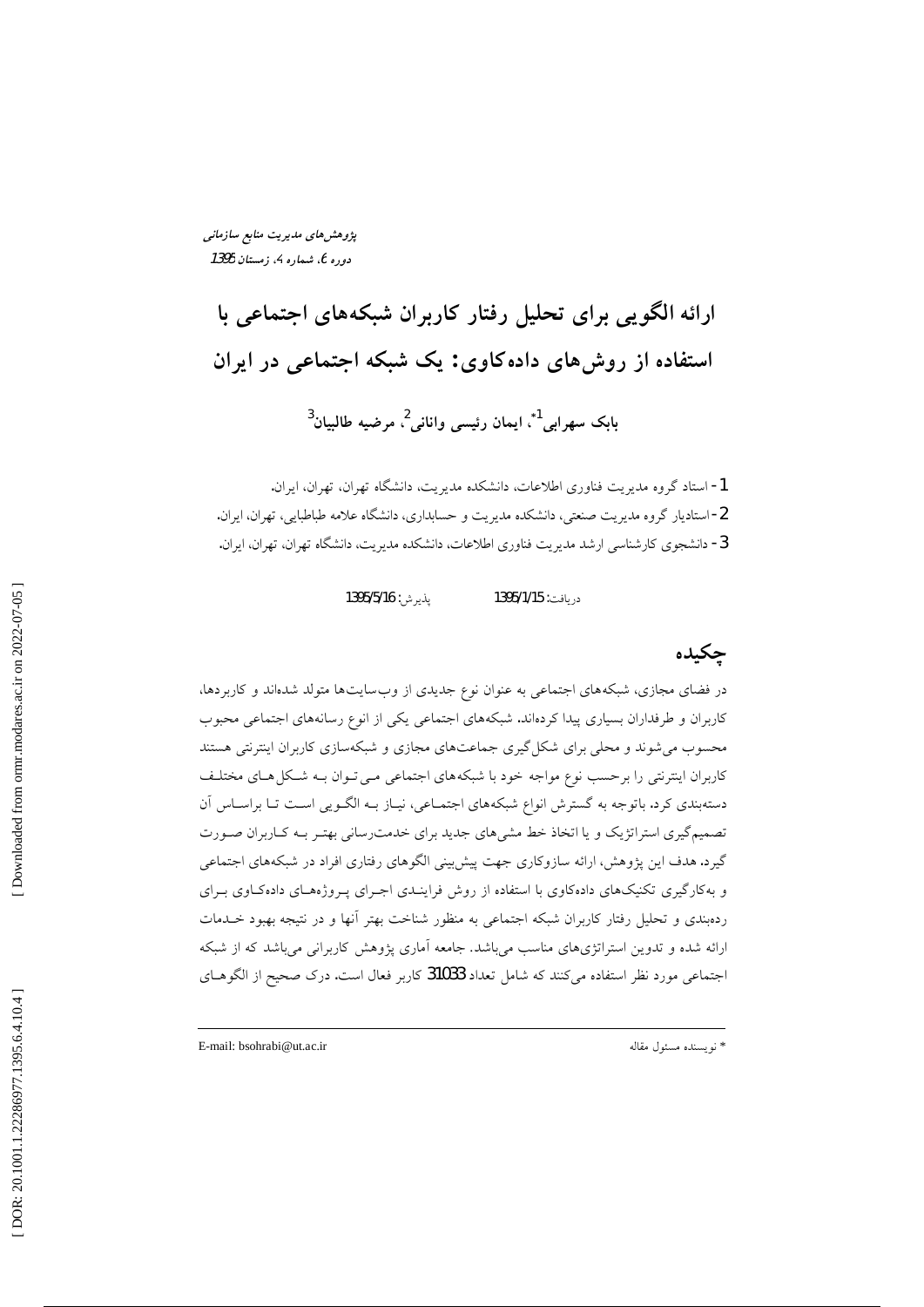\_\_ دوره 6، شماره 4، زمستان 1395 سیسی پژوهش های مدیریت منابع سازمانی \_

رفتاری کاربران شبکههای اجتماعی، منجر به انطباق هرچه بهتر خدمات ارائه شده بهوسـیله شـبکه بـا نیازهای کاربر و به تبع آن، توسعه تعداد کاربران شـبکه و افـزایش ارزش افـزوده آن بـرای کـاربران و درآمدزایی برای متولیان شبکه می گردد.

واژههای کلیدی: شبکه اجتماعی، دادهکاوی، رفتار کاربران، خوشهبندی، دیویس بولدین.

## 1- مقدمه

در فضای مجازی شبکههای اجتماعی به عنوان نوع جدیدی از وبسایتها متولـد شــدهانــد و کاربران و طرفداران زیادی پیدا کردهاند. شبکههای اجتماعی یکی از انوع رسانههای اجتمـاعی محسوب می شوند و محلی برای شکل گیری جماعت هـای مجـازی و شـبکهسـازی کــاربران اینترنتی هستند. شبکههای اجتماعی موفق شدهاند تعداد قابـل تـوجهی از کـاربران اینترنتـی را جذب کنند و در سال گذشته میلادی در میان چهار فعالیت اصلی کاربران اینترنتی قرار گرفتند. برخی تحلیلگران وب، اّینده فضای مجازی را در اختیار این نوع سایتها میدانند.

صدها سایت شبکه اجتماعی با حوزههای تخصصی متفاوت و همچنین با زبان های متنوع برای کاربران کشورهای مختلف در اینترنت فعالیت مـی کننـد.کــاربران شـبکه هــای اجتمــاعی می توانند در این سایتها صفحات و پروفایل های شخصی برای خودشان ایجاد کنند، شبکهای مجازی از دوستان خود پدید آورند؛ آنها می توانند همانند فضایی که وبلاگها و میکروبلاگها در اختیارشان قرار می دهند یادداشت های کوتاه و بلندشـان را منتشـر کننـد؛ عکـس، صـدا و ویدیوهای شخصی خود را آپلود کنند؛ از آخرین اخبار و رویدادها در حوزههای مختلف آگIه شوند؛ در صفحات هواداری و اتاق های گفتگوی متنــوع عضــو شــوند و قابلیــت هــای فــراوان دیگری که ممکن است هر شبکه اجتماعی برای کـاربرانش ایجـاد کنـد. کـاربران شـبکههـای اجتماعی از این قابلیتها و امکانات متنوع به یک میزان و در یک سـطح اسـتفاده نمـیکننـد. برخی کاربران اینترنتی در چند شبکه اجتماعی عضو هستند، روزانه به این سایتها سر میزنند و اکثر امکانات آنها را به کار میگیرند و برخی دیگر ممکن است تنهـا در یـک سـایت عضـو باشند و هر از چندگاهی تنها به صفحه شخصی خودشان مراجعه کنند. بین این دو گـروه نیـز کاربران اینترنتی برحسب میزان و نوع استفاده خود از شبکههای اجتمـاعی در طیـف وسـیعی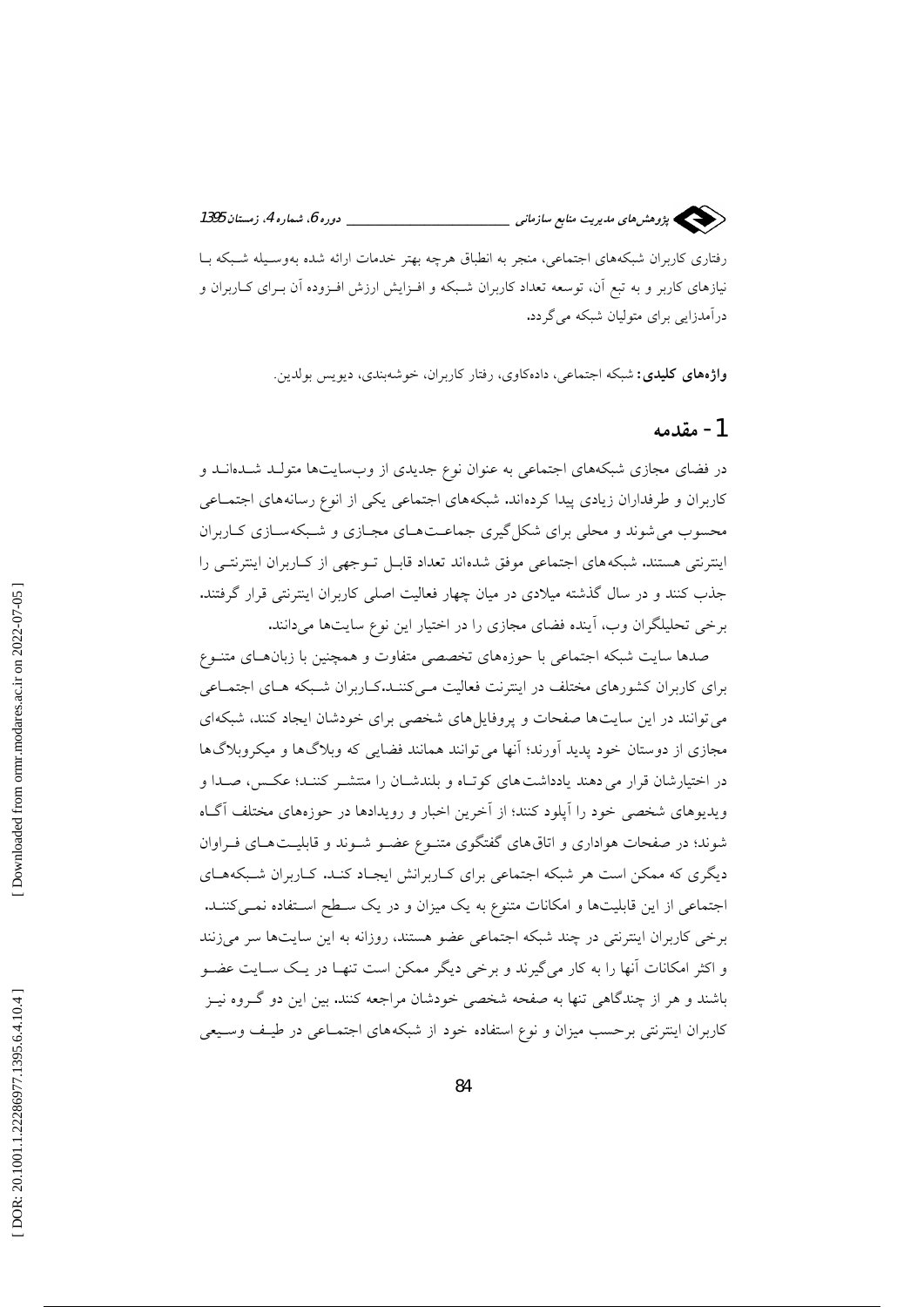قرار می گیرند. کاربران اینترنتی را برحسب نوع مواجهشان با شبکههای اجتماعی مـی تـوان بـه

شکل های مختلف دستهبندی کرد. داده کاوی را می توان شناخت رابطههای منطقی و الگوهـای موجـود و روابـط پنهـان میـان

دادهها دانست که در جوامع مختلف به دنبال یافتن الگوهای مفید مـیباشــد. در ایــن پــژوهش هدف این است که به تحلیل رفتار کاربران شبکههای اجتماعی پرداخته شود. منظور از تحلیـل رفتار کاربران این می باشد که پس از پیش پردازش دادهها با استفاده از تکنیکهای دادهکاوی مدل دادهای طراحی شود تا بتوان بین کاربران شبکههای اجتماعی تفکیک قائل شد و آنها را در خوشههای مختلف تقسیمبندی کرد تا در اینده براساس دانش حاصـل از ایـن مـدل در اتخـاذ تصمیم مناسب در مقابل رفتار کاربران مورد استفاده قرار گیرد.

2- پيشينه تحقيق

## 1-2- پیشینهٔ نظری 2-1-1- شبكه اجتماعي

در علوم اجتماعی، میل جمعی به شرکت در یک جامعه پدیـدهای اسـت کـه مـدتهـا مـورد بررسی قرار گرفتهاست [1]. حدود چهارصد سال قبل ارسطو انسان را به عنوان شخصیتی کـه نیاز اساسی به جستجو و ایجاد جوامـع دارد، توصـیف کـرده اسـت [2]. بنــابراین ایــده کلــی شبکههای اجتماعی جدید نیست. با این حال با ظهـور شـبکه جهـانی وب و توسـعه فنـاوری اطلاعات، شبکههای اجتماعی به یک بعد جدید دست پیدا کردنـد. بـه لطـف انـواع مختلـف نرمافزارهای اجتماعی مانند وبلاگها، سایتهای تولید محتوا توسط کـاربر و جوامـع مجـازی در سراسر شبکه جهانی وب، مردم شروع بــه اتصــال و برقــراری ارتبــاط آنلایــن بــا یکــدیگر نمودند [2]. همراه با این تغییرات کاربرانی که پیش از این غیرفعال بودهاند، بـه تولیدکننـدگان محتوا در شبکه جهانی وب تبدیل شدند[3]. در کنار ایـن تغییـرات، وب 2 نیـز شـناخته شـد. شبکههای اجتماعی نیز به عنوان یک رسانه جمعـی رایگـان و جدیـد بـه کـاربران بـه شـکل گستر دهای ارائه شد.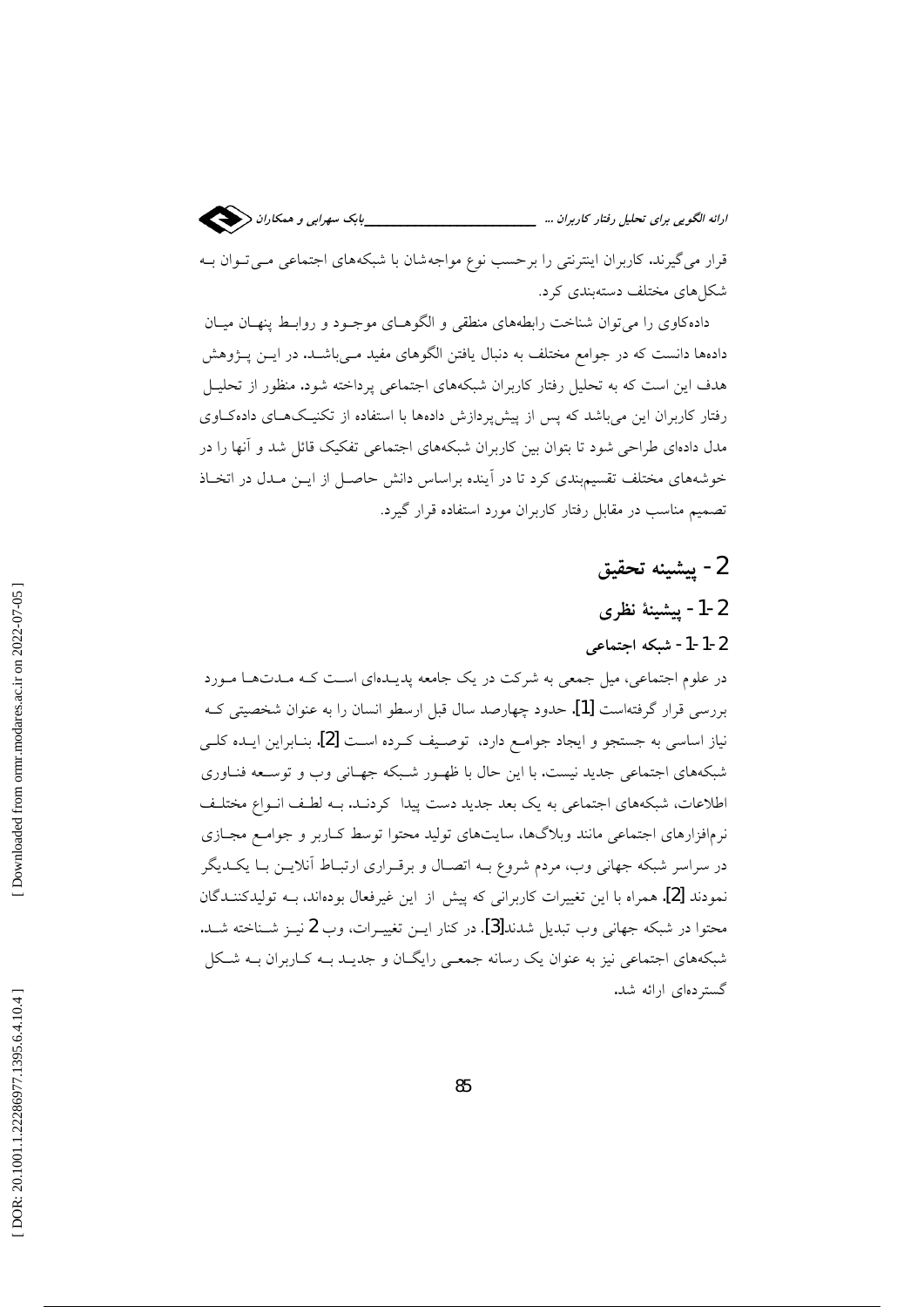

### 2-1-2- تعریف شبکههای اجتماعی

شبکههای اجتماعی نوع خاصی از جوامع مجازی است [4]. با این حــال، بــا توجــه بــه اینکــه یک پدیده جدید مرتبط با وب 2 میباشـد، در نتیجــه نــه یــک اصــطلاح پذیرفتــه شــده و نــه تعریف تثبیت شدهای از ان وجـود نـدارد. بویـد و الیسـون شـبکههـای اجتمـاعی را بـه ایـن صورت تعریف کردهاند که «سایتهای شبکه اجتماعی به عنوان خدمات مبتنی بـر وب اسـت که به افراد اجازه می دهد (1)، یک پروفایل عمومی یا نیمه عمومی در یک سیسـتم محـدود را بسازد؛ (2)، فهرستی از سایر کاربران بـرای اشـتراکگـذاری ارائــه دهــد؛ (3)، فهرســت افــراد مرتبط با وی و کسانی را که از طریق سایر افراد سیستم به او معرفی شدهاند، ببینـد و اوقـاتش را سيږي سازد» [5].

این اصطلاحات متفاوت برای شبکههای اجتماعی آنلاین اغلب به صورت مترادف یکدیگر مورد استفاده قرار می گیرند، حتی اگر یک تعریف مشترکی از موضوع مورد نظر را به اشتراک نگذارند، برای مثال بوید و الیسون اشاره میکنند که آنها به طور عمد اصطلاح «شبکهسازی» را جهت تأکید بر شروع رابطه بین افراد غریبه انتخاب نکردهاند. درحالی که چنین شبکهسازی در اين سايتها امكانپذير ميباشد، وظيفه اصلي آنها نيست. نمونه چنين سايتهاي محتـواگرايي هم يوتيوب و توئيتر مي باشد. بير [6] معتقد است تعريفي كه بويد و اليسون ارائه دادهاند، بسيار گسترده است. بنابرین شبکههای اجتماعی آنلاین را برطبق نظر بوید و الیسون تعریف کرده اما تمرکز بر سایتهای کاربر محور میباشد.

#### 2-1-3- داده كاوى

رشد و نفوذ کامپیوتر در سیستمهای اجتماعی و اقتصادی، قابلیت آنها را در تولید و نگهـداری داده از منابع مختلف ارتقا داده است. در چنین شرایطی، حجم بسیار بالایی از دادهها در مـورد تمامی جنبههای سیستمها تولید شده است. این رشـد سـریع حجـم دادههـا، نیـاز مبرمـی بـه تکنیکها و ابزارهای اتوماتیک برای تبدیل دادهها به اطلاعات و دانش را ایجاد کرده است. این قضیه منجر به وجود آمدن حوزه جدیدی در علـوم کـامپیوتر بـه نـام دادهکـاوی شـده اسـت. تعریفهای متفاوتی از دادهکاوی وجود دارد ولی تعریفی که در بیشتر مراجع به اشـتراک ذکـر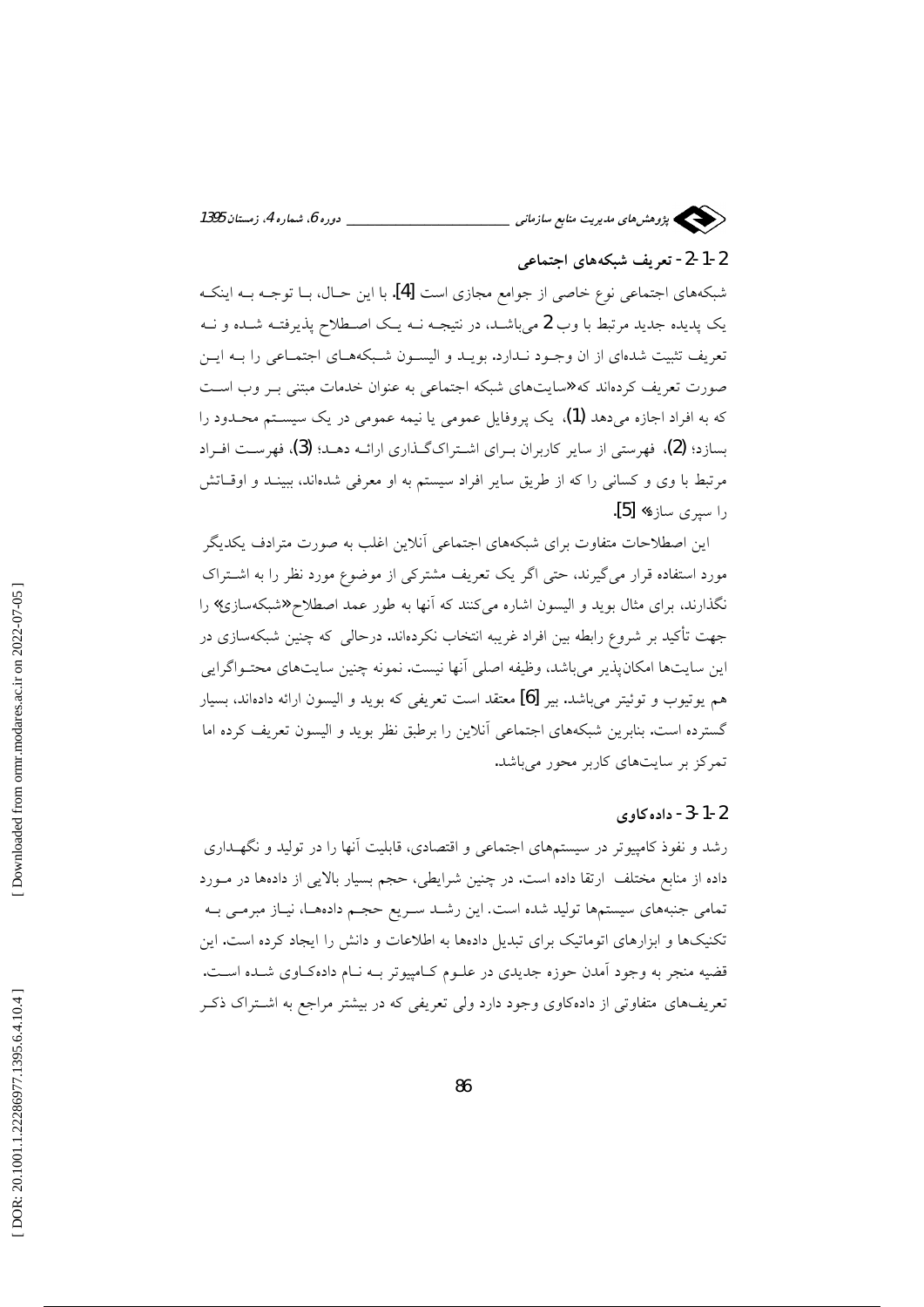

شده عبارت است از "استخراج اطلاعات و دانش و کشف الگوهای پنهان از یک پایگاه داده بسيار بزرگ و پيچيده" [7، ص 274].

دادهکاوی کمک میکند تا سازمانها با کاوش بر دادههای یک سیستم، الگوهــا، رونــدها و رفتارهای آینده را کشف و پیش بینی کرده و بهتر تصمیم بگیرند. دادهکاوی با استفاده از تحلیل وقایع گذشته یک تحلیل خودکار و پیش بینانه ارائه می کند و به سؤالاتی جـواب مـی دهـد کـه پاسخ آنها در گذشته ممکن نبوده و یا به زمان زیادی نیاز داشت. ابزارهای دادهکاوی الگوهــای پنهانی را کشف و پیش بینی میکنند که متخصصان ممکن است به دلیل اینکه این اطلاعات و الگوها خارج از انتظار آنها باشد، آنها را مد نظر قرار ندهند و به آنها دست پیدا نکنند. الگوهای استخراج شده می توانند رابطهای بین ویژگیها و مشخصات سیستم ماننـد نـوع تقاضـا و نـوع مشتری، پیشبییهای آینده براساس مشخصات سیستم، قوانین (اگر - آن گاه) بین متغیرهـای سیستم، دستهبندیها و خوشهبندیهای اشیا و رکوردهای شبیه به هم در یک سیستم و غیـره باشند [8].

پیشپردازش زمان برترین مرحله فرایند کشف دانش است ولی با توجــه بــه تــأثیر مســتقیم آمادهسازی دادهها بر کیفیت نتایج دادهکاوی، اجرای این مرحله ضـروری مـیباشـد. دادههـای موجود در دنیای واقعی ممکن است کیفیت لازم برای شروع دادهکاوی را نداشته باشند، بـرای مثال وجود**«** نویز <sup>1</sup>»، «نمونههای یرت<sup>2</sup>»، «مقادیر از دست رفته<sup>3</sup> »و دادههای تکراری در دادههــا، اجرای مرحله پیش پردازش را ضروری می کند. همچنین ممکن است به علت جمع[وری داده از پایگاه دادههای مختلف این داده ها دارای فرمتهای متفاوتی باشند. انجـام دادهکاوی روی دادههایی که دارای کیفیت پایین هستند، منجر به دستیابی به نتایج با کیفیت پایین خواهد شد.

بنابراین می توان گفت اجرای مرحله پیش پرازش روی دادهها قبل از دادهکاوی عملکرد کـل فرایند را بهبود بخشد. از این رو باید به انتخاب روشهای مناسب برای پـیش(پـردازش توجـه خاصی شود. روش مورد استفاده در این پژوهش برای پیش پردازش دادهها از شاخص «عامل یرت محلی گااستفاده شده است . ایــن روش یکــی از محبــوبتــرین رویکردهــای تشــخیص

- 3. Missing Value
- 4. Local Outlier Factor

<sup>1.</sup> Noise 2. Outlier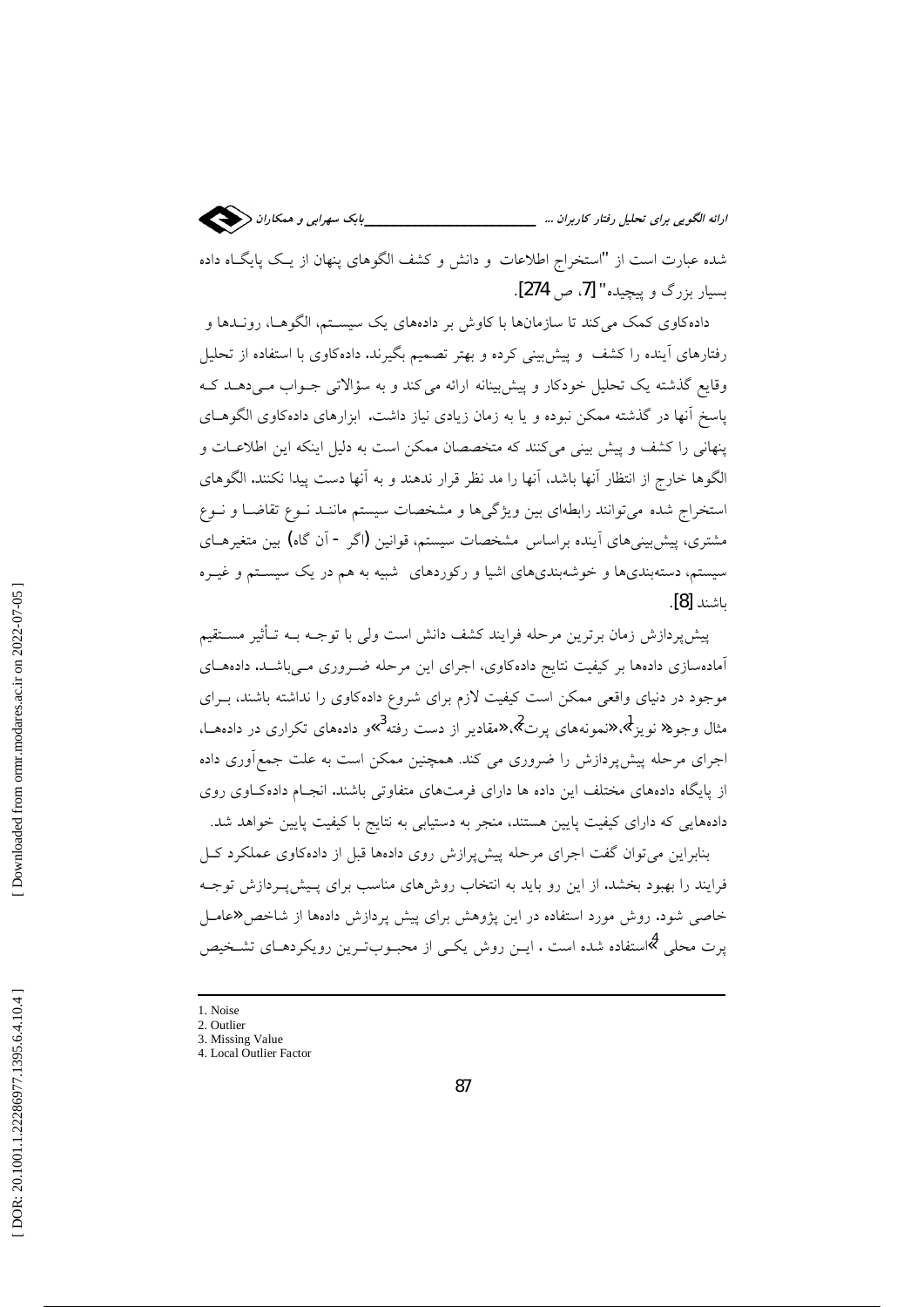

دادههای پرت مبتنی بر چگالی است [9]. نمـره ایــن الگــوریتم براســاس نســبت تــراکم قابــل دسترسی محلی از k همسایگی از شیء o بررسی میشود. این تراکم قابل دسترسی کـه بـرای محاسبه عامل پرت محلی استفاده می شود، فاکتوری هم برای k نزدیکترین همسایگی شیء o و اندازه فاصله قابل دسترسی میباشد [10].

از نظر مفهومی خوشهبندی، یعنی گروه بندی یک سری موجودیت در گروهای مختلـف بـه طوری که این گروهها نشاندهنده مفهوم یا معنی خاصی باشند و یا به عبارت سادهتر به یکدیگر شبیه باشند. خوشهبندی روشی آماری است که به مقایسه کمّی تعـدادی موجودیـت بـراسـاس ویژگی های آنها پرداخته و گروههای مختلفی را که آن موجودیتها به آن تعلق دارند، اکتشــاف می کند. به بیان دیگر، خوشهبندی، یعنی دستهبندی دادهها بــه k گــروه مختلـف بــه طــوری کــه دادههایی که در یک دسته قرار می گیرند به یکدیگر شبیه باشند و دادههای دستههای مختلف بـا يكديگر تفاوت داشته باشند [11].

#### 2-1-4- انواع روشهای خوشهبندی

روش های خوشهبندی در دادهکاوی عبارتند از :

- روش های سلسله مراتبی مانند: Average-Linkage , Single-Linkage  $\frac{1}{2}$
- روش های برپایه مرکز خوشه مانند : Fuzzy c-means, K-medoids, k-means  $\frac{1}{2}$ 
	- روشهای بر پایه توزیع مانند : Excepion-Maximization (EM)  $\frac{1}{2}$ 
		- روشهای بر پایه چگال<sub>ی</sub> مانند : Dbscan , Optics ❖

در این یژوهش از روش k میانگین جهت خوشهبندی دادهها استفاده شده است. الگـوریتم خوشهبندی k میانگین از جمله مشهورترین الگوریتمهای یادگیری بدون نظارت است کـه در آن مجموعه دادهها به تعداد خوشههای از پیش تعیین شده تقسیم میشـوند. ایــن الگــوریتم از روش خوشهبندی افرازی استفاده می کند. مراحل مختلف الگوریتم خوشهبندی k میـانگین بـه صورت زير ميباشد:

1. نخست K نقطه به صورت تصادفي به عنوان مراكز خوشه انتخاب مي شوند.

2. هر رکورد در مجموعه داده به خوشهای که مرکز آن خوشه کمترین فاصله تا آن رکـورد را دارا است ، نسبت داده می شود. مشهورترین معیارهای محاسبه فاصله رکوردها در روش های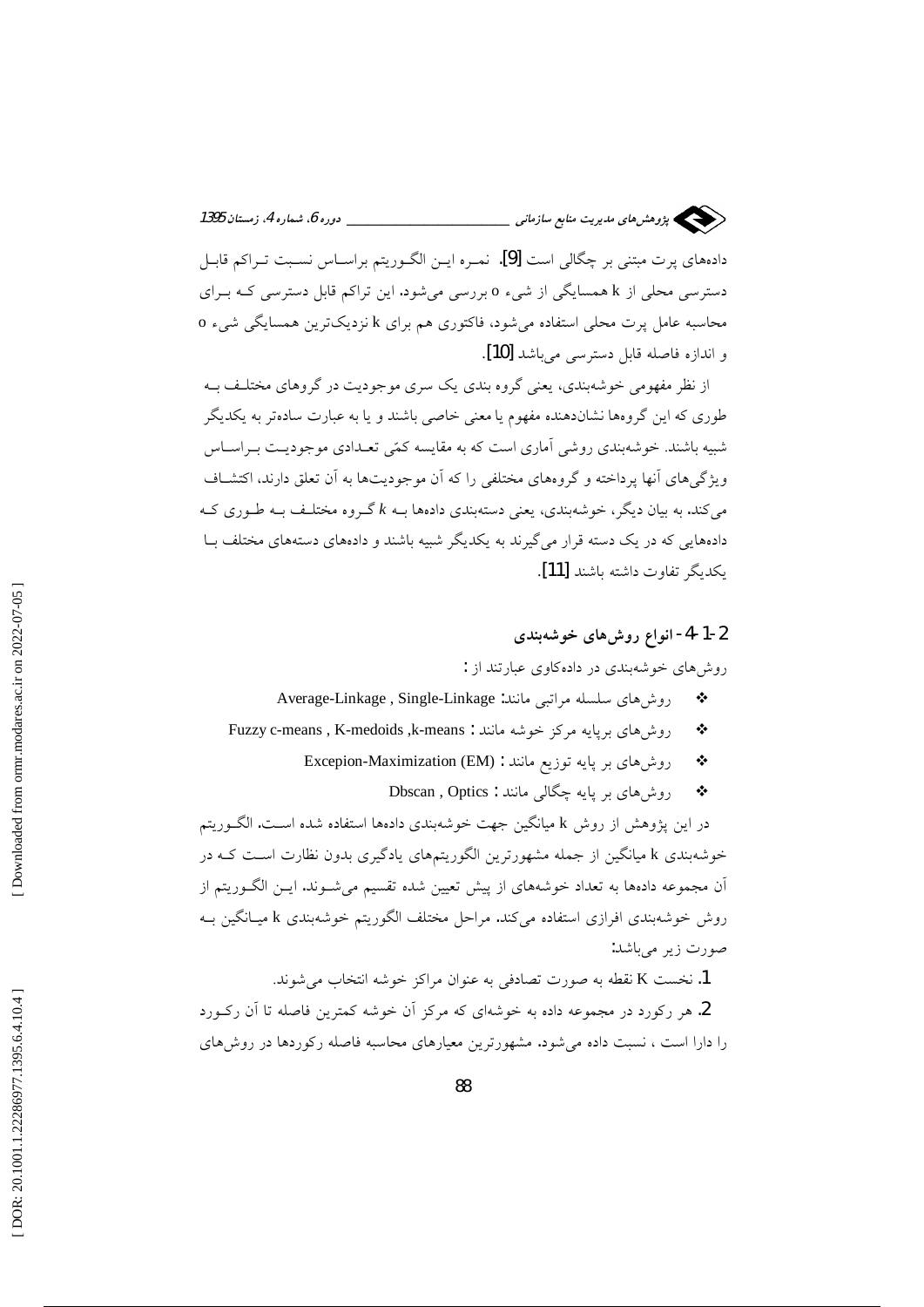خوشهبندی معیارهای فاصله اقلیدسی و فاصله همینگ هستند که بهترتیب در معادلات فرمـول k و فرمول 2 ارائه شدهاند. در این معادلات n بیانگر تعداد مشخصههـا و x<sub>k و Xk</sub> بـهترتیـب امین ویژگی رکورد x و y هستند.

$$
d_E(x, y) = \sqrt{\sum_{k=1}^{n} (x_k - y_k)^2}
$$
 1

$$
d_H(x, y) = \sum_{k=1}^{n} |x_k - y_k|
$$

3. پس از تخصیص تمام رکوردها به یکی از خوشههای تشکیل شده، برای هر خوشه یک نقطه جديد به عنوان مراكز خوشه محاسبه مي شود.

#### 1-2-5- ارزیابی خوشهبندی

پس از ساخت مدل، هر تحلیلگر دادهکاوی باید نتایج را به صورت شهودی بررسی کرده و بـا استفاده از دامنه دانش خود، نتايج را تفسير كند. در اين مرحله مي تـوان از كمـك صــاحبنظران ۔<br>حوزه پروژه استفاده کرد و بهوسیله آنها نتایج حاصل از مدلسازی را بررسی کرده و این نتـایج را با شواهد و قرائن و همچنین دانش قبلی مقایسه نمود و از صحت شهودی مدل آگIه شـد. برای روشهای تشریحی دادهکاوی نظیر خوشهبندی، نتـایج حاصـل از اعمـال الگـوریتمهـای خوشهبندی روی یک مجموعه داده با توجه به انتخابهای پارامترهای الگـوریتمهـا مـی توانـد بسیار متفاوت از یکدیگر باشد. هدف از اعتبارسنجی خوشهها یـافتن خوشـههـایی اسـت کـه بهترین تناسب با دادههای مورد را داشته باشد. شاخص های ارزیـابی بسـیار متنـوعی پیشـنهاد شدهاند که در این پژوهش از شاخص دیویس بولدین جهت ارزیابی خوشـههـا اسـتفاده شـده است [12].

این شاخص از معیار شباهت بین دو خوشه (R<sub>ii</sub>) استفاده می کند که براساس پراکندگی یک خوشه (Si) و عدم شباهت بین دو خوشه (d<sub>ij</sub>) تعریـف مـی.شـود. شـباهت بـین دو خوشـه را می توان به صورتهای مختلفی تعریف کرد ولی باید شرایط زیر را دارا باشد: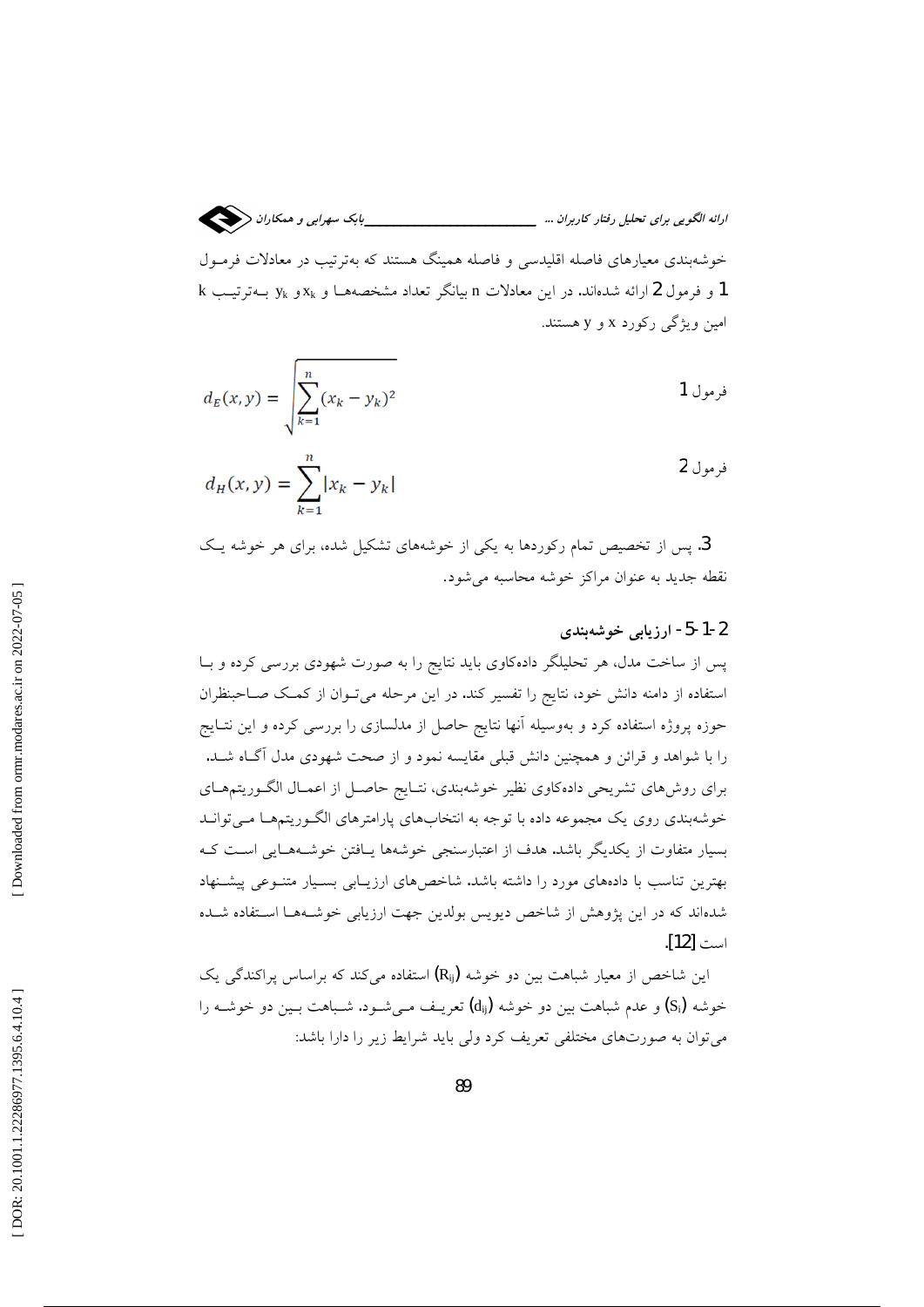معمولاً شباهت بین دو خوشه به صورت زیر تعریف میشود:

$$
Rij = \frac{sj + si}{dij}
$$

که در آن dij و si با روابط زیر محاسبه میشوند:

$$
\mathrm{Si}=\frac{1}{|ci|}\sum_{x\in ci}^{\infty}\mathrm{d}(\mathbf{k},\mathbf{vi})\;=\mathrm{d}(vi,vj)\quad\text{Dij}
$$
 ببا توجه به مطالب بیان شده و تعریف شبامت بین دورخوش، دیویس بولدین به صورت زیر تعریف میشود:

 $DB = \frac{1}{nc} \sum_{i=1}^{nc} \mathbf{R}i$ 

 $Ri = max(Rij)$ ,  $i = 1...nc$ 

این شاخص در واقع میانگین شباهت بین هر خوشه با شبیهترین خوشـه بــه اَن را محاسـبه می کند. هرچه مقدار این شاخص کمتر باشد،خوشههای بهتری تولید شده است [12].

## 2-2- پيشينهٔ تجربي

در سالهای گذشته شبکههای اجتماعی و نقـش آنهـا در زنـدگی افـراد افـزایش یافتـه اسـت. یافتههای پژوهشهای انجام شده در این زمینه در جدول زیر آمده است.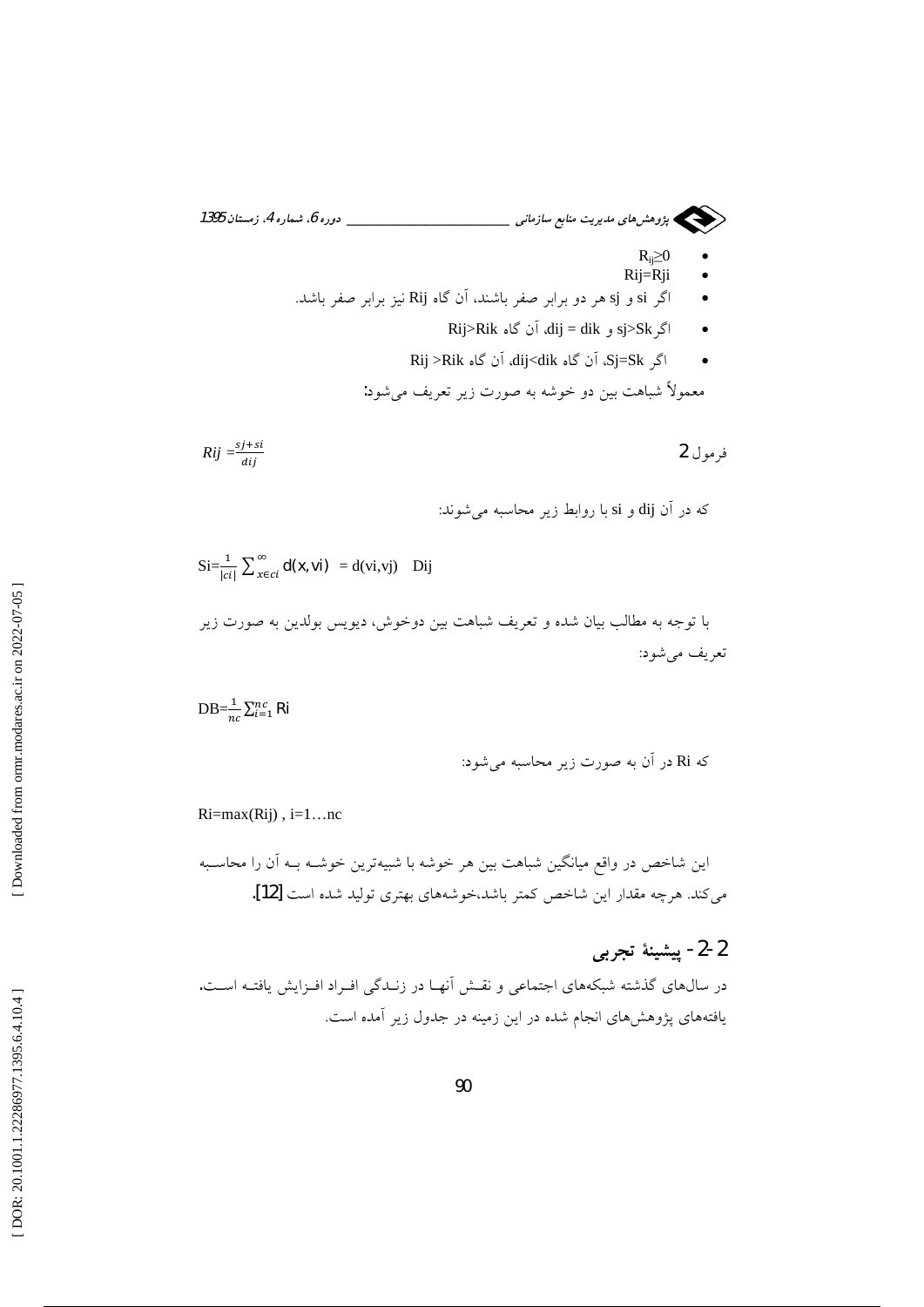

| يافتههاى تحقيق                                                                                                                    | روش گردآوری و<br>تحليل داده                                     | جامعه آماری و<br>نمونه                  | موضوع                                                                  | محقق<br>(سال)                         |
|-----------------------------------------------------------------------------------------------------------------------------------|-----------------------------------------------------------------|-----------------------------------------|------------------------------------------------------------------------|---------------------------------------|
| خوشهبندي كاربران به 4 خوشه:<br>طرفداران بي تفاوت،ضعيف، معمولي<br>و متعصب                                                          | K میانگین                                                       | 100 کاربر یک<br>شبكه اجتماعي            | ارزيابي<br>سرگرمي افراد<br>در شبکههای<br>اجتماعي                       | حميد<br>خبزى(2015)<br>$[15]$          |
| الگوريتمها با مدلهاي<br>3-کلاس و 5-کلاس<br>به کار گرفته شدهاند.                                                                   | نايو بيز<br>نزديكترين<br>همسایگی درخت<br>تصميم<br>قوانين انجمني | 20000 کاربر یک<br>شبكه اجتماعي          | پیشبینی<br>شخصيت افراد<br>با کاوش در<br>تعالات<br>اجتماعی در<br>فيسبوك | ألوارو<br>التيگوزا(2014)<br>$[16]$    |
| تشخيص چهار خوشه كاربر                                                                                                             | كاهش بعد<br>K ميانگين MCA                                       | كاربران فيسبوك                          | خو شەبندى<br>كاربران                                                   | ويلن ون و<br>ميشل ولدن<br>(2014) [17] |
| ارائه سيستم جستجو شخصي سازي<br>شده                                                                                                | الگوريتمهاي<br>GEW<br>3C                                        | $\sim$ $-$                              | پروفايل پويا<br>براي<br>شخصىسازى<br>وبسايت                             | احمد حوالا<br>$[18]$ (2015)           |
| ارائه مفاهیم نظری و عملی                                                                                                          | پرسشنامه<br>روشهای آماری                                        | 320 عضو<br>شبكههاى<br>اجتماعي مختلف     | وفاداری به<br>شبكه اجتماعي                                             | رودولا<br>تيسيتسو<br>$(2015)$ [19]    |
| این پژوهش تحلیل رفتار احساسی<br>چند متغیره از کاربران شبکه اجتماعی<br>ارائه داده است که امکان خوشهبندی<br>كاربران را فراهم مىكند. | - شباهت PCA<br>-شباهت فاصلهاى                                   | 49 556 کاربر یک<br>شبكه اجتماعي<br>چینی | خوشەبندى<br>كاربران شبكه<br>اجتماعي بر<br>مبناى رفتار<br>احساسى        | جيانگ<br>(2014) [13]                  |
| ارائه مدلی برای شناسایی گروهها در<br>شبكه اجتماعي                                                                                 | درخت تصميم<br>يا گراف                                           |                                         | روش جديد<br>خوشەبندى در<br>شبكههاى<br>اجتماعي                          | ژائو<br>(2011) [20]                   |

جدول 1 مروری بر پیشینه تحقیق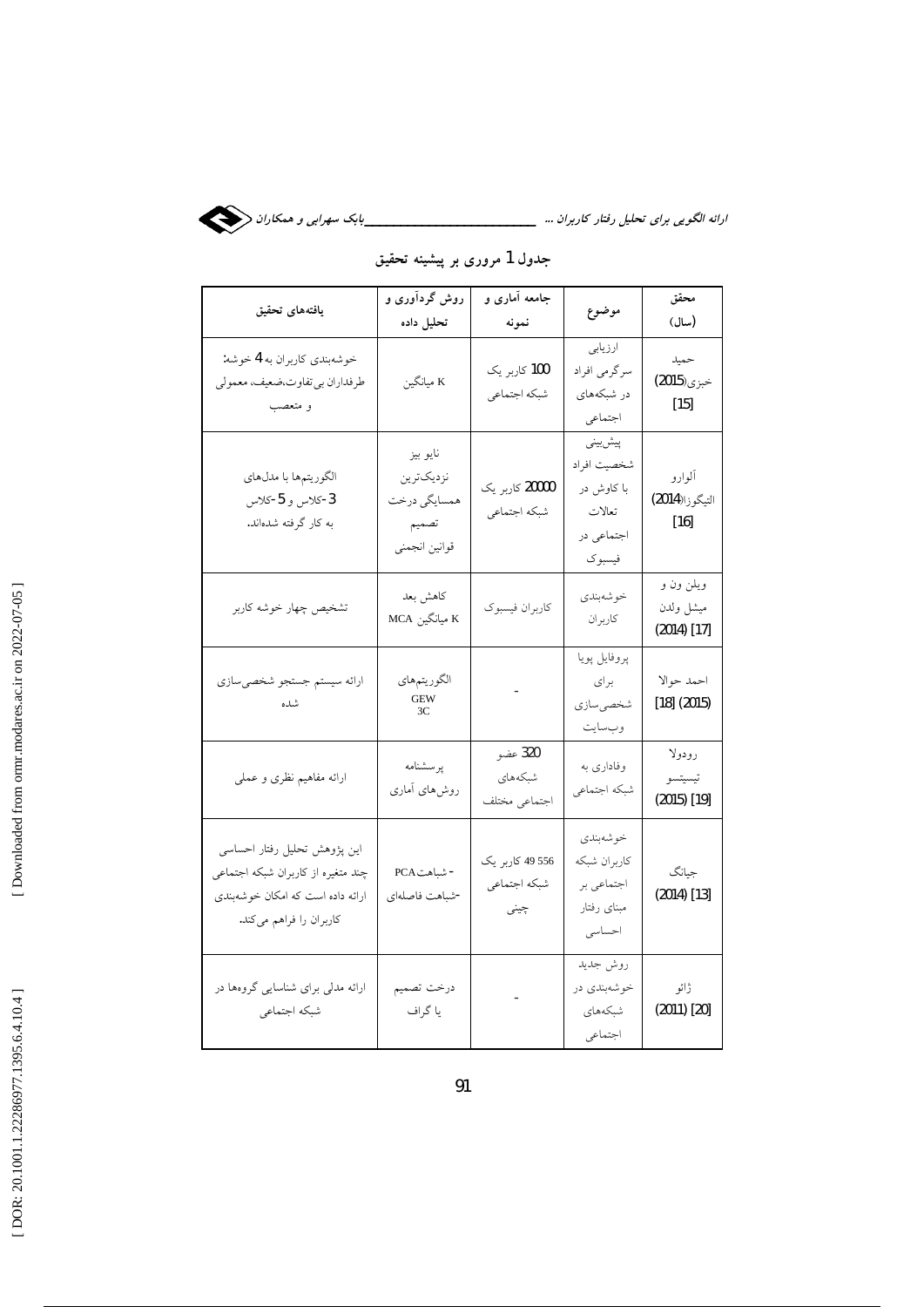

3- مدل مفهومی: در این پژوهش هدف ایـن اسـت کـه پـس از پـیشپـردازش دادههــا و شناسایی دادههای پرت با استفاده از تکنیکهای دادهکاوی، یک الگـوی دادهای از رفتارهـای کاربران شبکههای اجتماعی طراحی شود. از طرفی سعی در بررسی ایـن امـر اسـت کـه چـرا دادهای به گروه خاصی تعلق گرفته است تا با تحلیل آن بتوان در مـورد گـرایشهـای رفتـاری افراد مختلف تصمیمگیری کرد. مدل مفهومی یزوهش در شکل 1 آمده است.



شکل 1 مدل مفھومی پژوهش

4- روششناسی یژوهش

این پژوهش، از نظر هدف کاربردی است و از نظر نحوه گردآوری دادهها در گـروه مطالعــات موردی قرار میگیرد. در این پژوهش کاربرانی که از شبکه اجتماعی مورد نظر استفاده میکنند که شامل تعداد 31033 کاربر میباشد، جامعه آماری در نظر گرفته شدهاند. بــا توجــه بــه عــدم توانایی مدلهای آماری درطراحی مدلهای پیچیده تحلیل روند و پـیش پینـی و عـدم توانـایی انسان در شناسایی روابط غیرخطی میان دادهها و وجود روابط پنهـان میـان آنهـا، پـژوهش بـا بهکارگیری تکنیکهای دادهکاوی و نرمافزارهای مربوطه صورت میگیرد.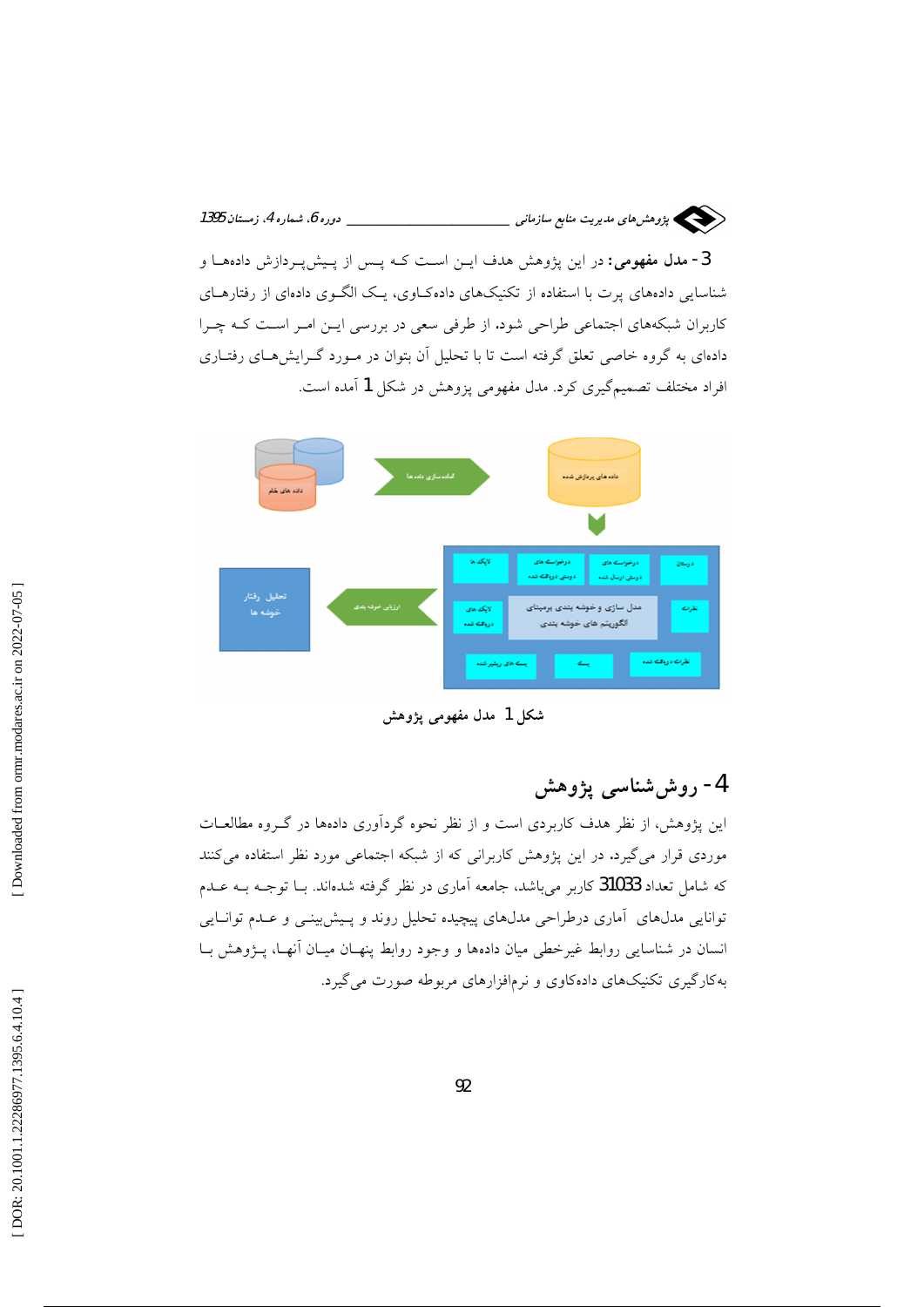

در این پژوهش از مدل فرایندی اجرای پروژههای دادهکاوی برای اجرای آن استفاده شـده است که از شش مرحله تشکیل شده است : مرحلـه درک فضـای کسـبو کـار، مرحلـه درک دادهها، مرحله آمادهسازي دادهها، مرحله مدلسازي، مرحله ارزيابي، بهكارگيري دادهكاوي.

مدل اجرایی کریسپ یک مدل حلقهای و تکرارشونده است، بـه ایــن معنــا کــه برخــی از مراحل، پس از اجرا ممکن است چندین بار اجرا شوند تا نتیجه موردنظر در مدلسازی حاصـل شود. در شکل 2 مدل فرایندی کریسب نشان داده شده است [14].



شکل 2 مدل فرایندی دادهکاوی

4-1- مرحله اول: درک فضای کسبوکار این مرحله شامل شناخت اهداف کسب و کار و تعیین اهداف مورد انتظار از پــروژه، ا**رزیابی شرایط** و بررسی تمامی فرضیهها، محدودیتها و منابع و**درک اهداف دادهکاوی** میباشد.

## 4-2- مرحله دوم: درک دادهها

این مرحله شامل جمعآوری دادههای اولیه، تشریح دادههـا، اکتشــاف در دادههــا و انجــام برخی تجزیه و تحلیلهای آماری بر دادهها، **بررسی کیفیت دادهها** و بررسی وجـود دادههـای دورافتاده و یا دادههای از دست رفته را در مجموعه داده میباشد.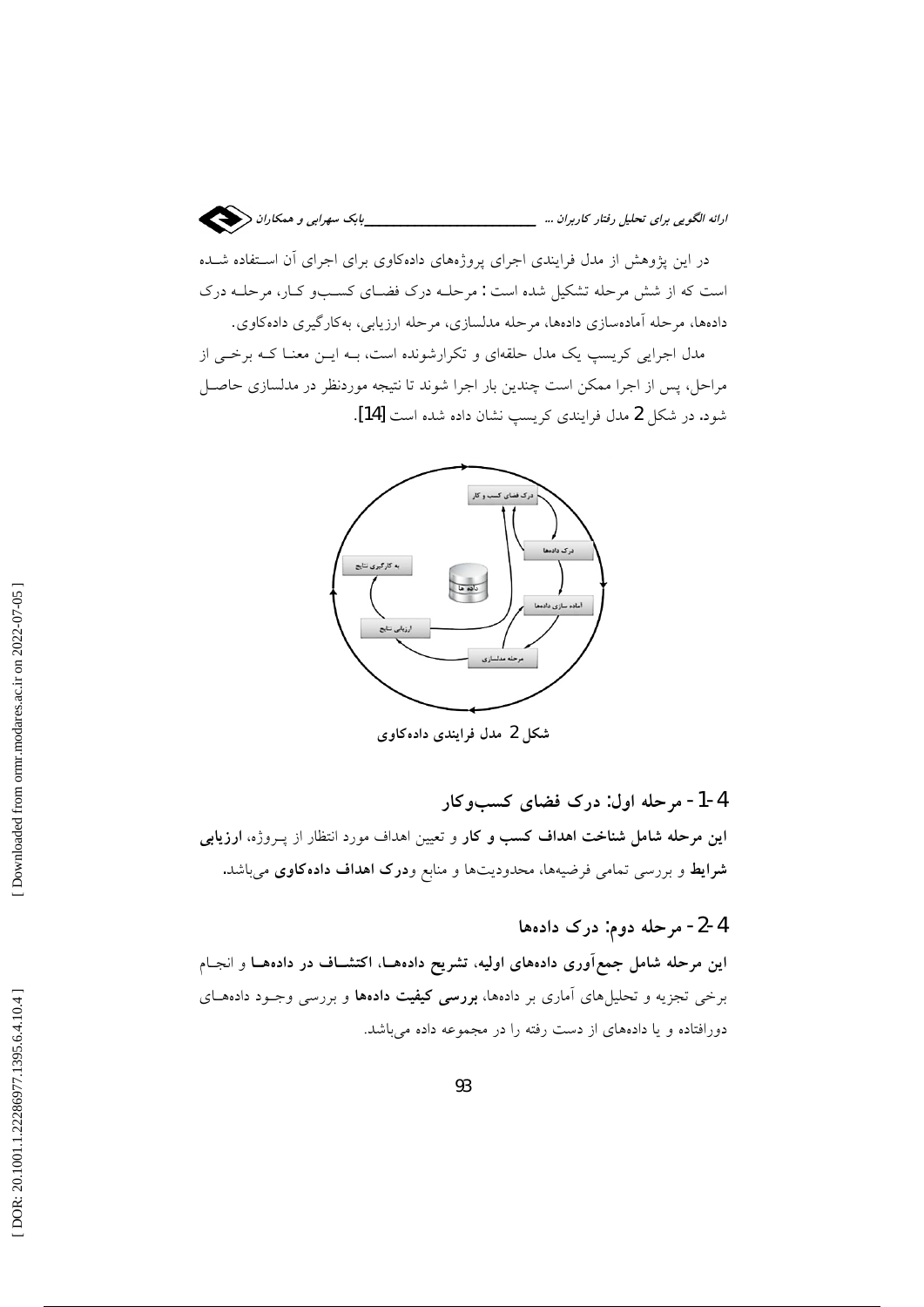سنسکی پژوهش های مدیریت منابع سازمانی \_ \_\_ دوره 6، شماره 4، زمستان 1395

## 4-3- مرحله سوم: آمادهسازی دادهها

این مرحله شامل انتخاب دادهها ،پاکسازی دادهها، تولید داده و ایجاد ویژگی میباشد.

### 4-4- مرحله چهارم: مدلسازی

در این مرحله، الگوریتمهای مناسب دادهکاوی انتخاب شده و با توجه بـه هــدف تحقیــق، بــر دادهها اعمال مي شوند.

#### 4-5- مرحله ينجم

ارزیابی در این گام براساس الگوریتمهای پیادهسـازی شــده روی دادههـا، میـزان اعتبـار مــدل خروجی با استفاده از دادههای جدید و ارزیابی مدل بر دادههای فعلی صورت میپذیرد. در صورت تأیید مدل و عدم نیاز به پیادهسازی مجدد مدل، گام ششم اجرا میشود.

### 4-6- مرحله ششم: به کارگیری

پس از ارزیابی مدل، باید برنامهای برای بهکارگیری مدل در دنیای واقعی تنظیم شـود. در ایـن برنامه باید به منظور نگهداری و نظارت از مدل دادهکاوی پیش بینـی هـای لازم انجـام شـود. دادهها در هر سازمانی پیوسته در حال تغییر هستند و مدل ساخته شده هر چند وقت یکبار باید بر این دادهها اعمال شود تا سازمان بتواند با بهکارگیری مدلهای ساخته شـده بـا دقـت بیشتری تصمیمهای مقتضی را اعمال کند.

هدف از این پژوهش، خوشهبندی کاربران شبکه اجتماعی و توصیف هریک از خوشهها براساس رفتار کاربر در شبکه میباشد، به عبارت دیگر در این مقاله کاربران شبکه اجتماعی براساس اینکه در طول مدت عضويت خود در شبكه چه فعاليتهايي انجام دادهاند، خوشهبندي شده و سيس رفتار آنها بررسی شده است. در این راستا از الگوریتم خوشهبندی K-Means استفاده شده است که نسبت بـه سایر روشها، از دقت بالاتری در خوشهبندی برخوردار است. مجموعه دادههای مورد استفاده بـرای این مقاله کاربران یکی از شبکههای اجتماعی- ایرانی پرکاربرد است که شامل تعـداد 31033 کـاربر فعال بوده و اقلام اطلاعاتی بر مبنای ابعاد مختلف فعالیت آنها گردآوری شده است.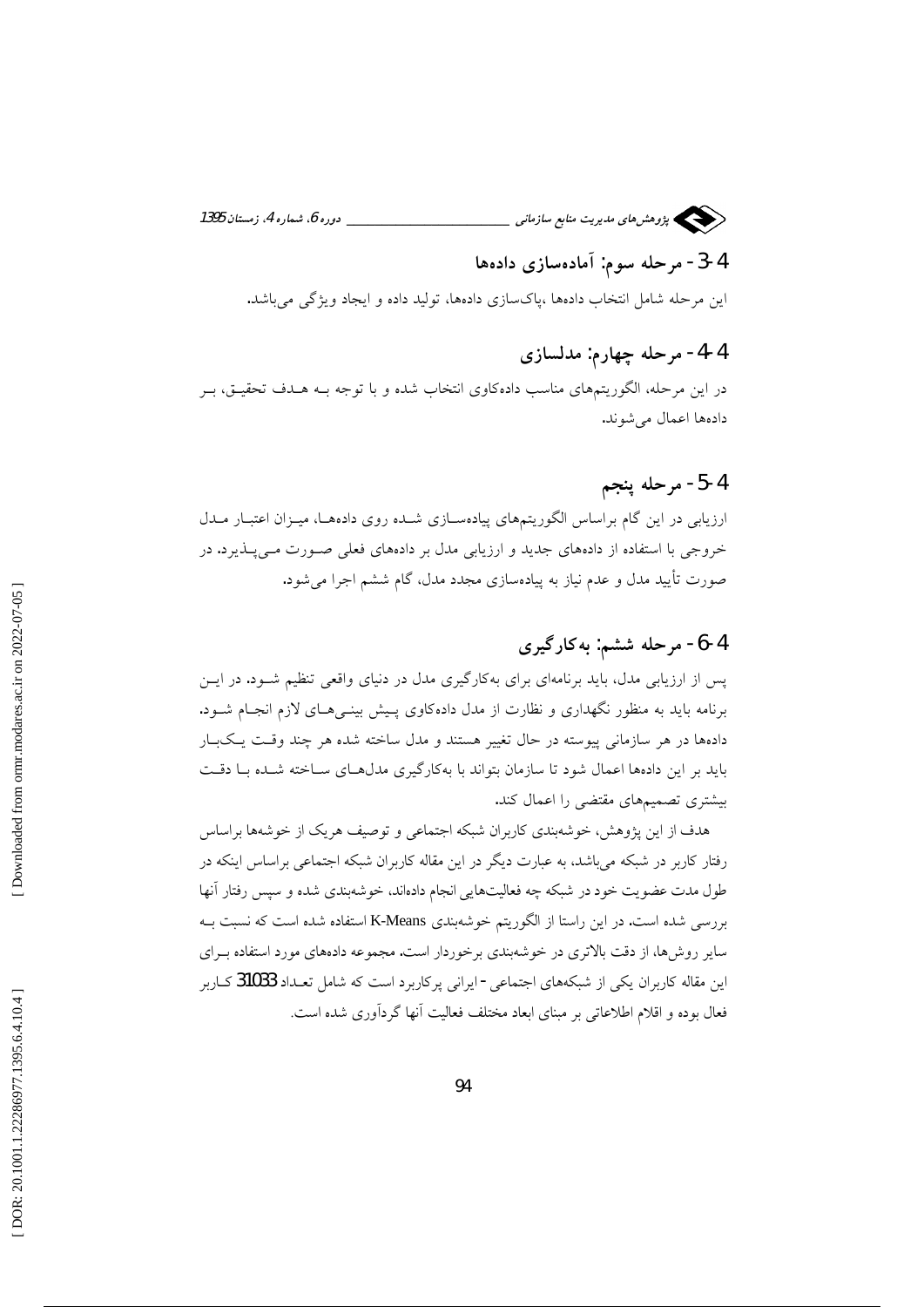

در مرحله پیش پردازش دادهها، هدف شناسایی و جدا کردن کاربرانی بود که از بین کاربران، مناسب با هدف و مسئله این تحقیق بودند. منظور از "مناسب"، این بوده است کـه کــاربر بــه فعالیت در شبکه اجتماعی علاقه کافی داشته باشد. پیش پردازش دادهها در این پژوهش در چند مرحله انجام شده است:

نخست تعدادی از کاربرانی که مناسب هدف پژوهش نبودند، حذف گردیدند. این کـاربران به شرح زير پالايش شدند:

• کاربرانی که تنها در شبکه مورد نظر عضو بودند و هیچگونه فعالیتی نداشــتند، از بـین کــاربران مجموعه داده حذف شدند. این کاربران تعداد 104 نفر از کل کاربران را تشکیل میدهند؛

● کاربرانی که تنها به فعالیت دوست،یابی در شبکه پرداختند و هیچگونه فعالیت دیگری نیز در شبکه نداشتتند، از بین مجموعه دادهها حذف شدند. تعداد کاربرانی که در این مرحله حذف شدند، 14861نفر میباشند؛

• کاربرانی که بجز فعالیت دوست یابی و پست هـیچگونـه فعالیـت دیگـری نداشـتند و یــا بازخوردی از سایر اعضا نسبت به پستهای خود دریافت نکردهاند، نیز از بـین مجموعــه داده اصلی حذف شد. تعداد کاربران حذف شده 5071 نفر از بین کل کاربران میباشد.

پس از بررسی دادههای کاربرانی که جهت تحلیل انتخاب شدهاند، نیاز به متغیـری بـود کـه قبل از خوشهبندی کاربران را براساس آن تقسیمبندی کرده تا بتوان کاربرانی کـه تـا حـدی از لحاظ میزان فعالیت به هم شباهت دارند، وارد الگوریتم خوشهبنـدی شـوند. بـا کمـک متغیـر جدید میتوان امتیازی به هر کاربر اختصاص داد. متغیـر جدیـد بـرحسـب سـایر متغیرهـا و بهصورت مجموع فعالیتهای فرد در طول مدت عضویت خود در شـبکه ایجـاد شـده اسـت. کاربران براساس این متغیر جدید به چهار دسته کلی تقسیم می شوند.

• کاربران غیرفعال: کاربرانی که امتیاز کسب شده آنها کمتر از 100 میباشد. تعداد کاربران این دسته 6605 نفر از کل کاربران میباشد.

• كاربران منفعل: كاربراني كه امتياز كسب شده آنها بسين 100 تــا 1000 مــى باشــد. تعــداد كاربران اين دسته 2579 نفر از كل كاربران مىباشد.

• كاربران فعال: كاربراني كه امتياز كسب شده آنها بـين 1000 تــا 3000 مـيباشــد. تعــداد کاربران این دسته 906 نفر از کل کاربران میباشد.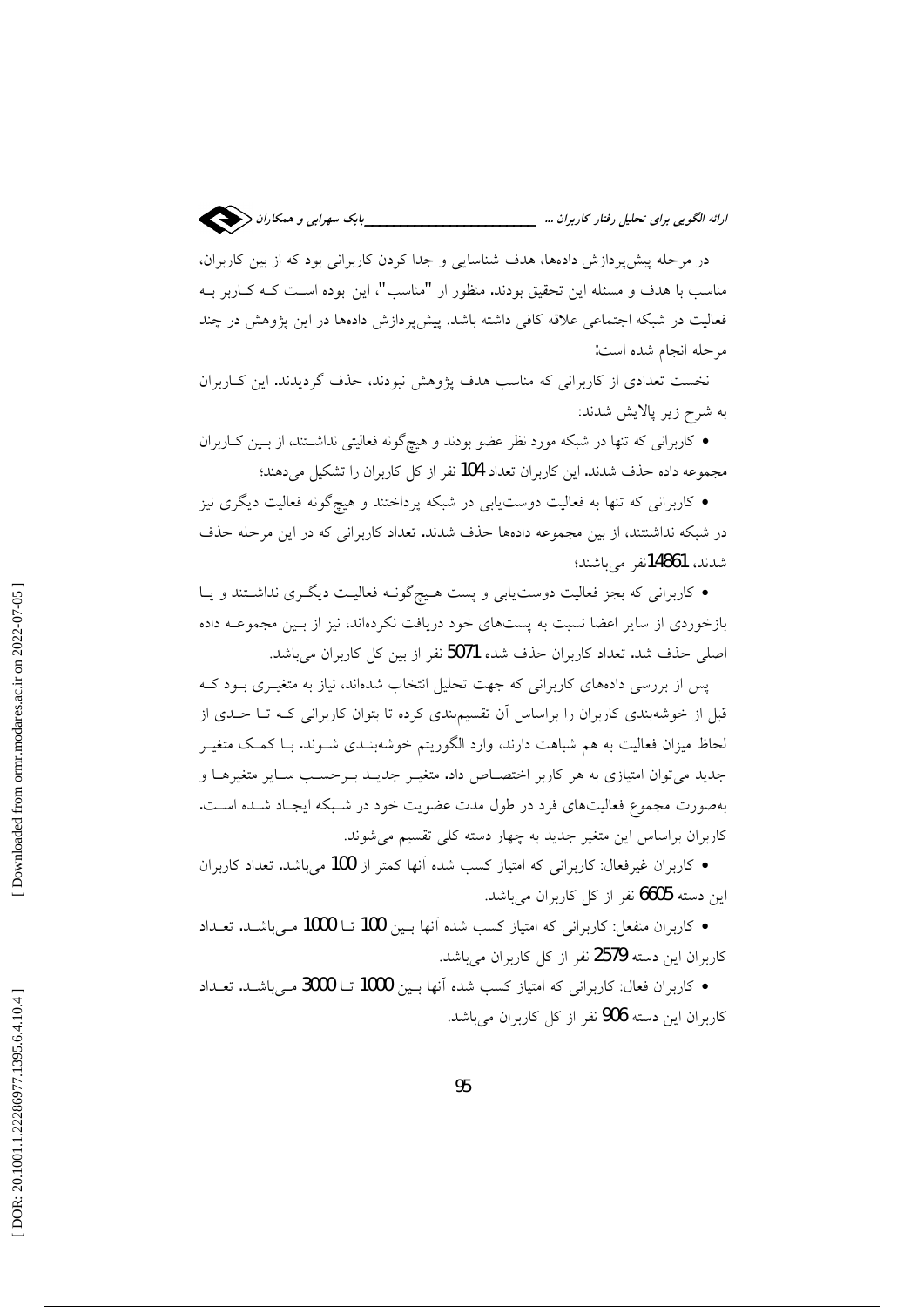

• کاربران بسیار فعال: کاربرانی که امتیاز کسب شده آنها بـیش از 3200 مـیباشــد. تعــداد کاربران این دسته نفر 907 از کل کاربران میباشد.

درنهایت برای هر دسته از کاربران جهت تشخیص دادههای پرت از شـاخص عامـل پـرت محلی استفاده شده است تا بتوان با انجام پیش پردازش روی دادهها کیفیت نتیجه دادهکاوی را بهبود بخشید (شکل 3). عملیات خوشهبندی کاربران برای هرکدام از این دسته از کـاربران بــه صورت جداگانه انجام شده است.



#### شکل 3 مراحل انجام پیش پردازش روی دادهها

قبل از اجرای الگوریتم خوشهبندی K میانگین، لازم است که تعداد خوشههای مناسب برای هر کدام از دستههای کابران شناسایی شود. در این مقاله برای دستیابی بـه تعـداد مناسـبی از خوشه در هر دسته الگوریتم مورد نظر برای هشت بار با تعداد مختلف خوشه (K=3,4,...,10) با اعمال سایر پارامترها از جمله نوع مقیاس «واگرایی برگمن» و همچنین نوع واگرایی «فاصله اقلیدسی»اجرا شد. مراحل اجرای پیش پـردازش و تعیـین تعـداد خوشـه مناسـب و درنهایـت خوشهبندی کاربران در نرمافزار ریبدماینر در شکل های 4 و 5نشان داده شده است.



شكل 4 مراحل تعيين تعداد خوشه بهينه



شکل 5 مراحل انجام مدلسازی روی دادهها با استفاده از تعداد خوشه بهینه به دست آمده برای هر دسته از کاربران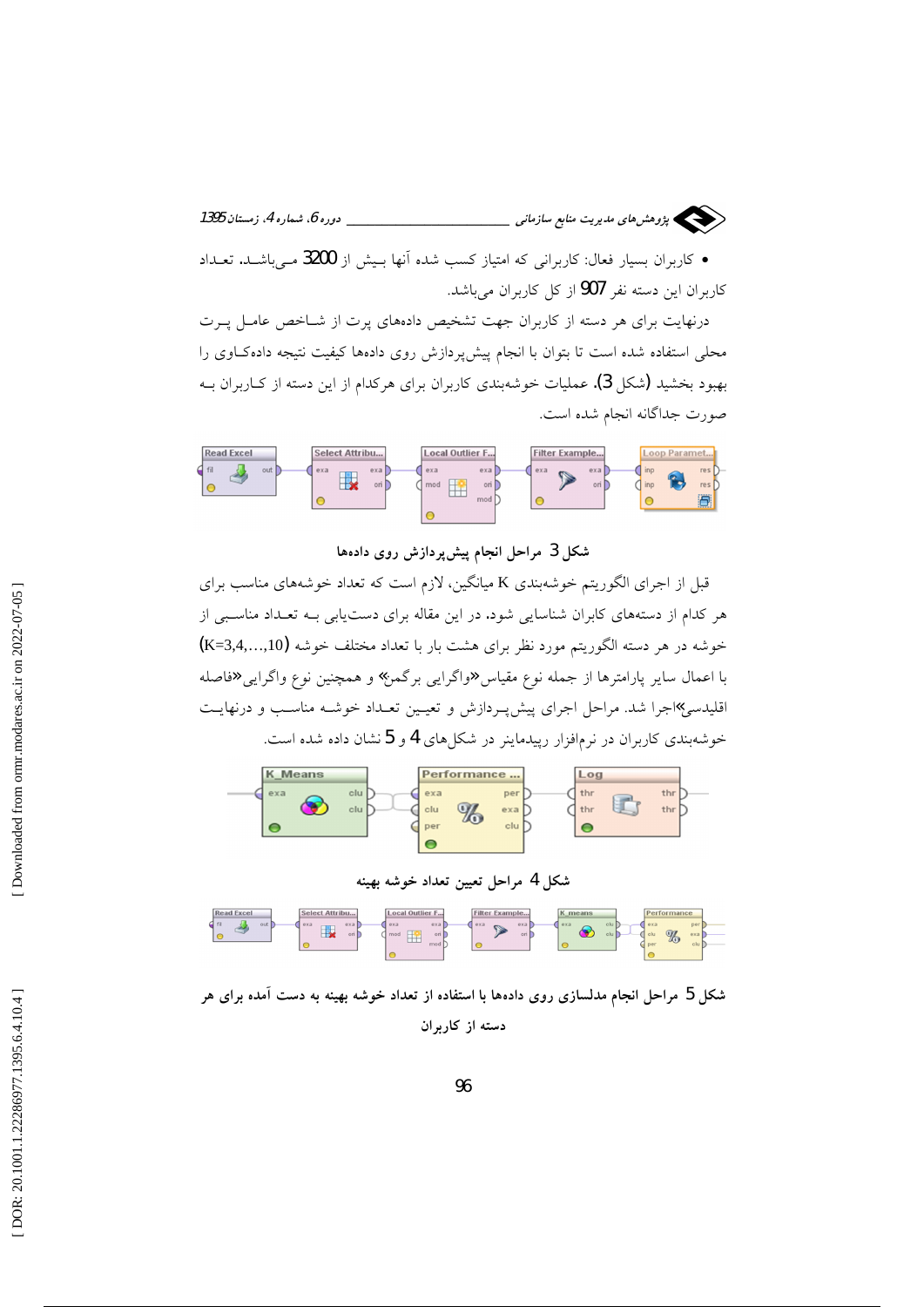





شکل 7 کاربران منفعل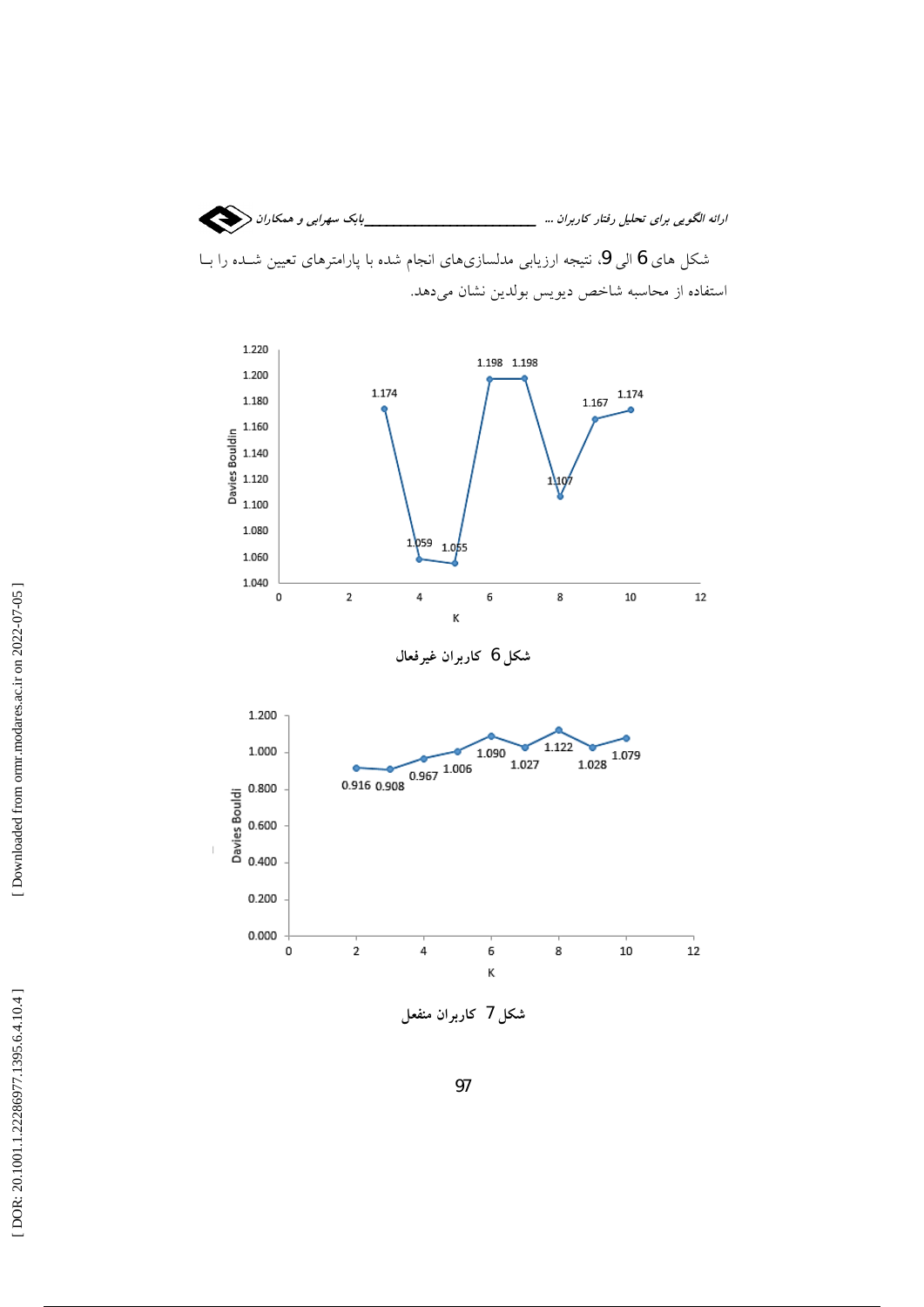

شکل 8 کاربران فعال

 $DB$ 



شکل 9 کاربران بسیار فعال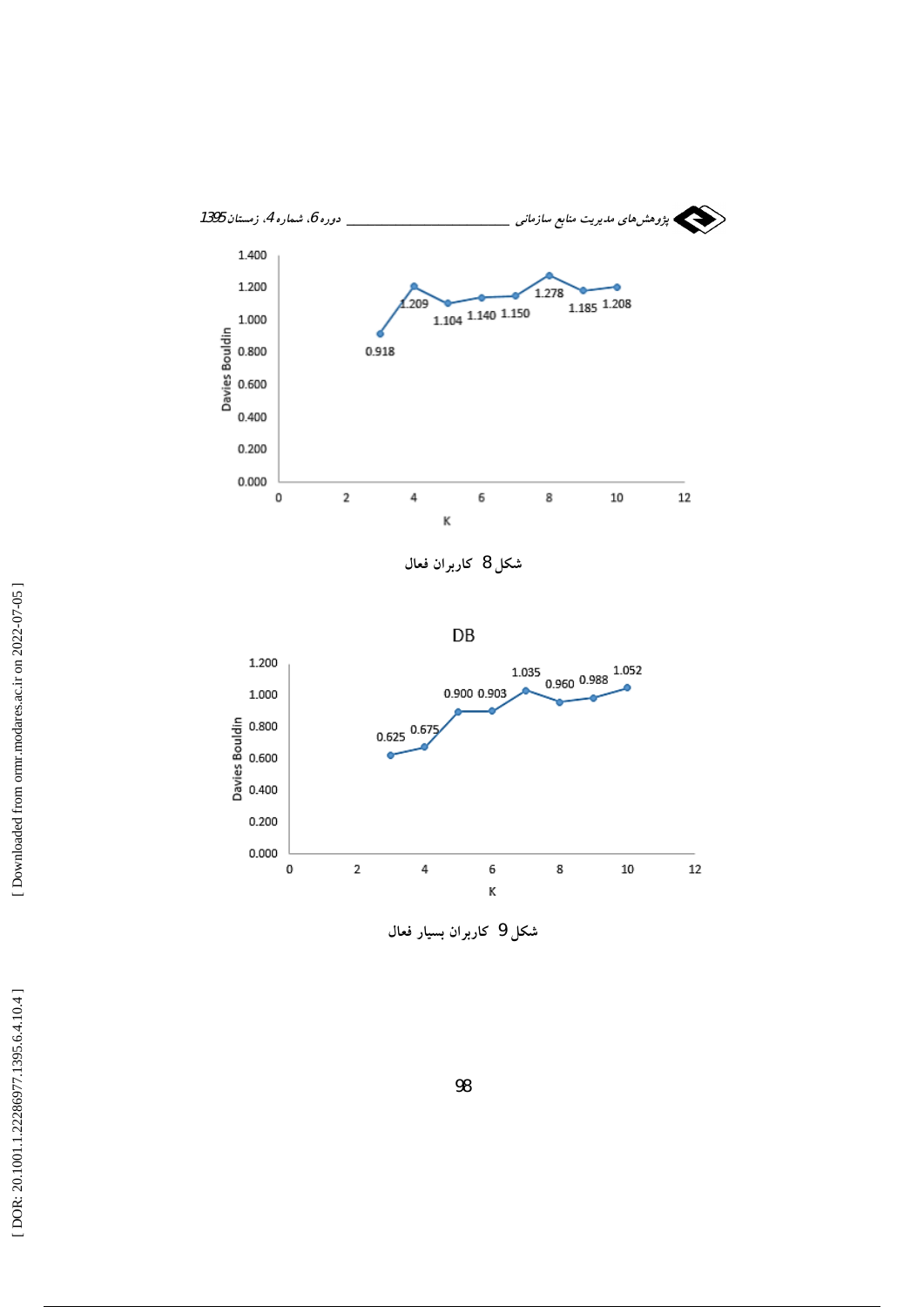

همان طور که در بخش گذشته گفته شـد، هرچــه شــاخص ديــويس بولــدين کمتــر باشــد، مدلسازی انجام شده بهینهتر بوده است .از این رو تعـداد خوشـه 5 بـرای کــاربران غیرفعــال و تعداد خوشه 3 برای سایر کاربران که دیویس بولدین آنها از همه کمتـر شـده اسـت، از سـایر تعداد خوشهها نتیجه بهتری داشتند. درنهایت، کـاربران هـر دسـته بـه تعـداد خوشـه بهینـه بـا ویژگی های متفاوت تقسیم شدند.

## 5- يافتەھاي پژوهش

#### 5–1- تحليل خوشەها

در این قسمت به توصیف کاربران هر دسته و خوشههای آنها براساس ویژگیهای آنها می پردازیم.

#### 5-1-1- كاربران غيرفعال

این دسته از کاربران به پنج خوشه تقسیم شدهاند و حجم زیادی از کاربران در دو خوشه یک و چهار قرار گرفتهاند بجز خوشه دوم که بیشتر از زنان مجرد تشکیل شده است، اکثریت کاربران این دسته مردان مجرد میباشند که دارای سـن حـدود 29 سـال و تحصـیلات دیـیلم هسـتند. بررسی فعالیتهای کاربران این دسته نشان از حجم بالای درخواستهای دوستی دریافت شده بهوسیله این کاربران نسبت به تعداد درخواستهای دوستی ارسال شده آنها بیشتر می باشد. درواقع این دسته از کاربران مورد توجه سایر اعضای شبکه جهت ارتقای ارتباطـات در شـبکه می باشد. با این حال تعداد دوستان این دسته کاربران نشاندهنـده ایــن اسـت کـه آنهـا توجـه چندانی به درخواستهای دوستی دریافت شدهشان ندارند و علاقـه دارنـد تـا بـا کسـانی کـه می شناسند در شبکه ارتباط داشته باشند. خوشه پنجم فعالترین کاربران این دسته مـی باشـند، کاربران خوشه دوم مدت زمان کمی است که در شبکه عضو بودهانــد و کــاربران خوشــه اول نسبت به پستها و نظرات سایر اعضای شبکه هیچ واکنشی نشان ندادهاند و بی تفاوت هستند. جزئیات مربوط به میانگین فعالیتهای کاربران در این دسته در نمودار 1 نشان داده شده است.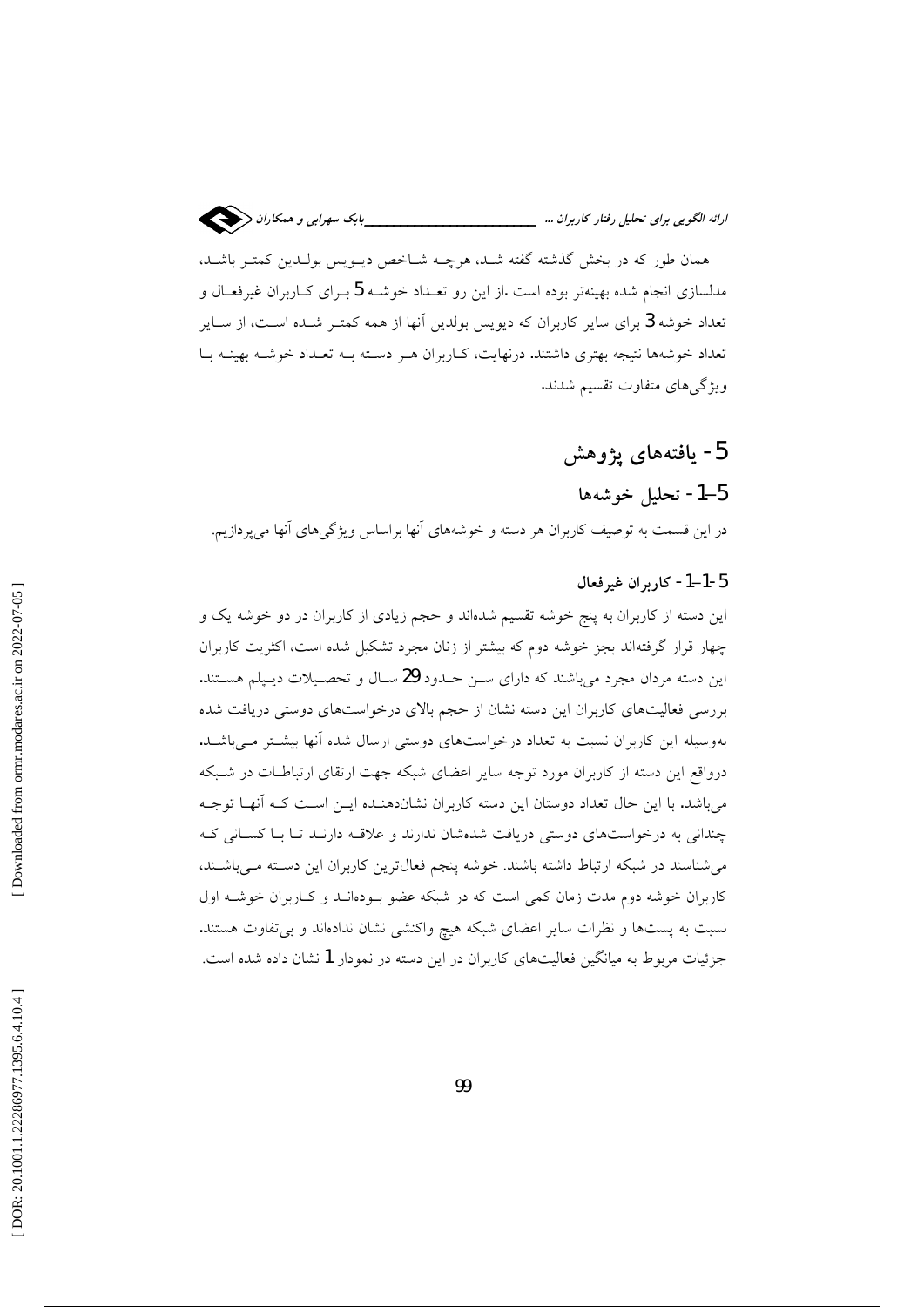

نمودار 1 جزئيات مربوط به ميانگين فعاليت دسته كاربران غيرفعال

#### 5–1–2- كاربران منفعل

کاربران این دسته به سه خوشه تقسیم شدهاند، خوشه اول بیشترین تعداد اعضا و خوشه ســوم كمترين تعداد اعضا را دارا مى باشند. كاربران اين دسته بيشتر از مردان مجرد تشكيل شده است اما خوشه دوم بیشتر از زنان مجرد تشکیل شده است، مدرک تحصیلی لیسانس و شغل کارمند بیشترین تعداد را در این دسته داشته است. خوشه دوم دارای جوانترین کاربران و جدیــدترین کاربران این دسته می باشد. بررسی رفتارهای کاربران این دسته در شـبکه مـذکور نشـاندهنـده بالابودن تعداد لايکهاى دريافتى كابران اين دسته و همچنين بالابودن مقدار متغيرهاى مربــوط به فعالیتهای دوست یابی در این دسته میباشد. تعداد درخواستهای دوستی دریافت شـده بهوسیله این کاربران نسبت به تعداد درخواستهای دوستی ارسال شده آنها بیشتر میباشد ک نشاندهنده محبوبیت این کاربران در بین کاربران شبکه اجتمـاعی مـیباشـد. تمرکـز کـاربران خوشه اول بر فعالیت دوست یابی در شبکه میباشد. بیشترین تعداد پست در بین ک اربران ایسن دسته متعلق به کاربران خوشه دوم میباشد در عین حال تعداد لایکهای دریافتی کاربران ایـن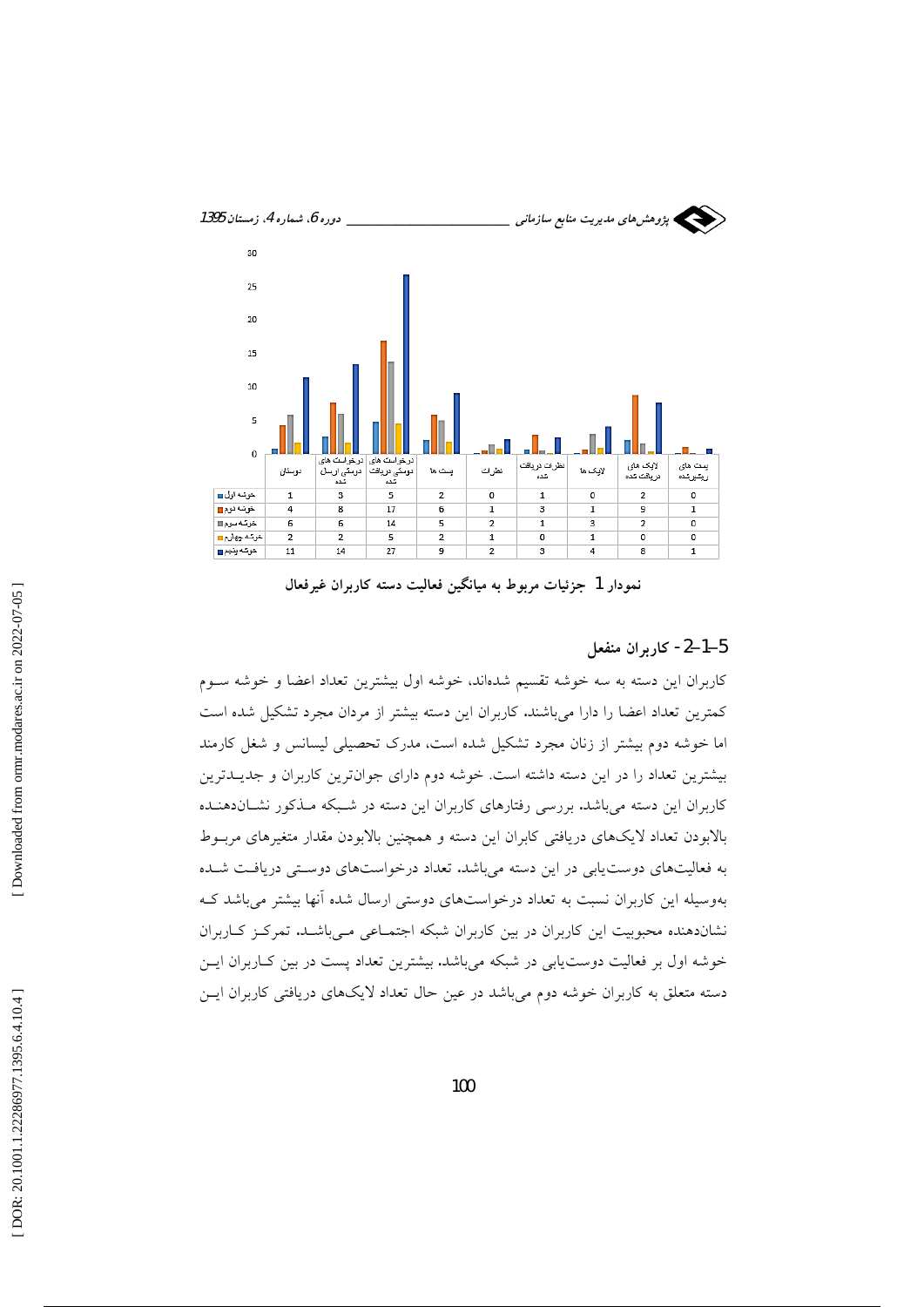



نمودار 2 جزئيات مربوط به ميانگين فعاليت دسته كاربران منفعل

#### 5-1-3- كاربران فعال

کاربران این دسته به سه خوشه تقسیم شدهاند که خوشه اول بیشترین تعداد اعضا و خوشه دوم کمترین تعداد اعضا را دارا میباشند. ترکیب کاربران خوشه دوم و سوم بیشتر از مـردان مجـرد تشکیل شده است در حالی که خوشه اول بیشتر از زنان مجرد تشکیل شده است. خوشـه اول دارای بیشترین تعداد کاربر و مسن ترین کاربران می باشد. مدرک تحصیلی کاربران خوشه اول و سوم لیسانس بوده در حالی که مدرک تحصیلی کاربران خوشه دوم دیپلم بوده است. کـاربران خوشه اول طلبه هستند. کاربران خوشه دوم دارای شغل آزاد میباشند و کاربران خوشـه سـوم دانشجو هستند. کاربران خوشه دوم از اعضای قدیمی شبکه هستند. مشاهده رفتار کاربران ایــز دسته و بازخوردهایی که از سایر کاربران شبکه دریافت کردهاند، نشاندهنده بالا بـودن تعـداد لایکهای دریافتی، تعداد لایکها و تعداد کامنتهـای دریـافتی ایــن دســته مــیباشــد. تعــداد درخواستهای ارسالی این دسته از کاربران بیش از تعداد درخواستهای دریافتی آنان میباشد. تعداد پستهای کاربران خوشه دوم بسیار بـالا بـوده اسـت در عـین حـال بـازخورد دریافتی از سایر کاربران نسبت به پستهای این دسته بسیار پـایین اسـت. تعـداد لایـکهـا و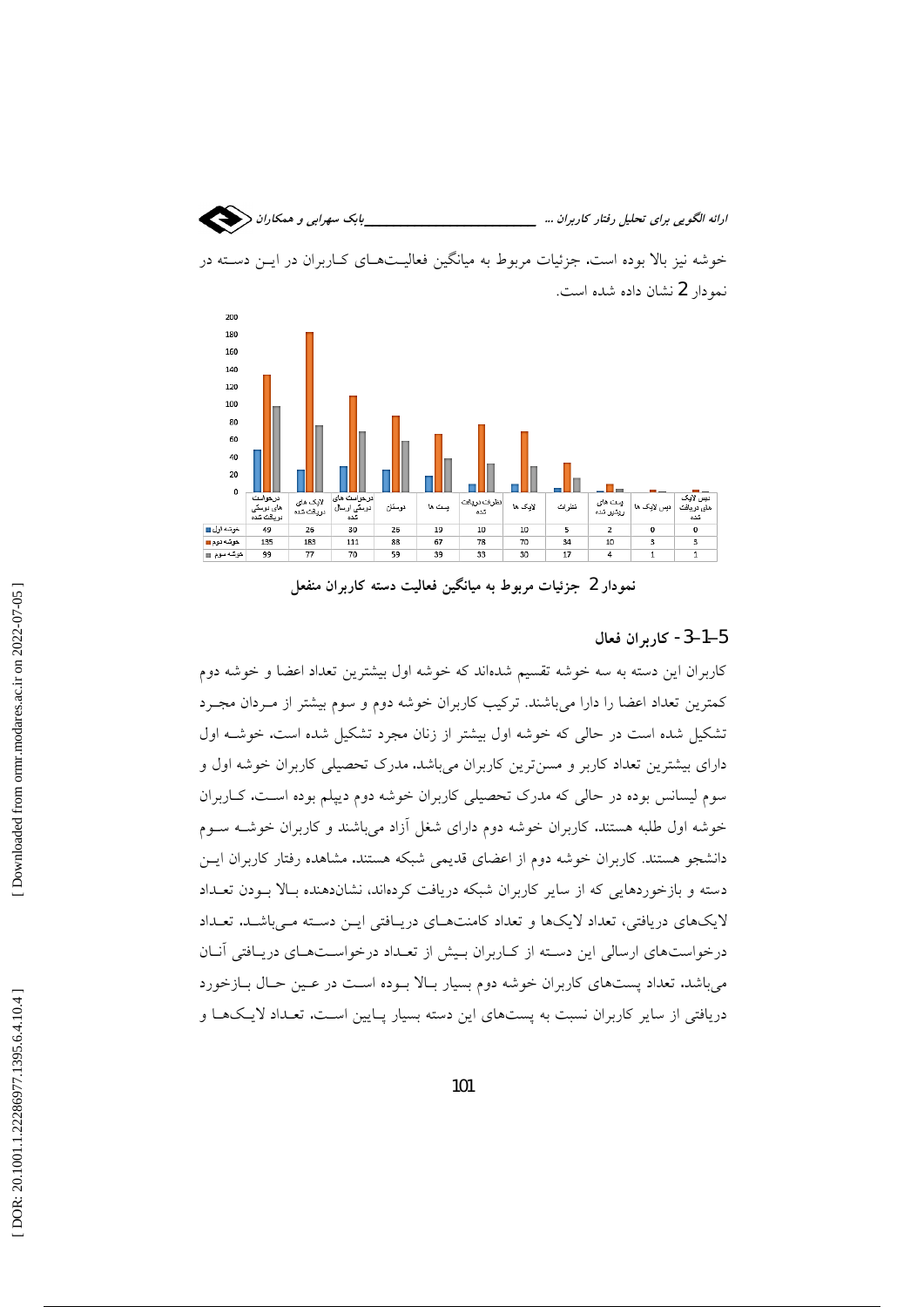سنسکی پژوهش های مدیریت منابع سازمانی \_ دوره 6. شماره 4. زمستان 1395 نظرات دریافت شده کاربران خوشه بالا بوده و نشاندهنده محبوبیت پستهای این کاربران در نظر سایر کاربران میباشد.جزئیات مربوط به میانگین فعالیــتهــای کــاربران در ایــن دســته در نمودار 3 نشان داده شده است.



نمودار 3 جزئیات مربوط به میانگین فعالیت دسته کاربران فعال

#### 5-1-4- كاربران بسيار فعال

کاربران این دسته نیز به سه خوشه تقسیم شدهاند که خوشه دوم بیشترین تعداد اعضا و خوشه سوم کمترین تعداد اعضا را دارا میباشند. جمعیت زنبان و مـردان در ایـن دسـته از کباربران تقریباً برابر میباشد. همچنین تعداد قابل توجهی از کاربران این دسـته مجـرد هسـتند. ترکیـب کاربران خوشه اول و سوم بیشتر از مردان مجرد تشکیل شده است در حـالی کـه خوشـه اول بیشتر از کاربران هر دو جنسیت مجرد تشکیل شده است. خوشــه ســوم دارای کمتـرین تعــداد کاربر و مسنترین کاربران نسبت به سایر خوشهها میباشد. حجم زیادی از کاربران این دسته دارای مدرک تحصیلی لیسانس میباشند. دانشجویان در تمام خوشههـا بیشـترین تعـداد را دارا میباشند. با مشاهده رفتار این دسته از کاربران در شبکه اجتماعی اَشکار مـیشـود کـه تعـداد لایکهای دریافتی این دسته از کاربران نیز بسیار بالا بـوده و نشـاندهنـده ایـن مـیباشـد کـه پستهای این دسته از کاربران بهشدت مورد توجه سایر کاربران شبکه قـرار مـی گیـرد. تعـداد لایکها و تعداد کامنتهای دریافت شده این دسته از کاربران نیز بالا میباشد. بهطـور میـانگین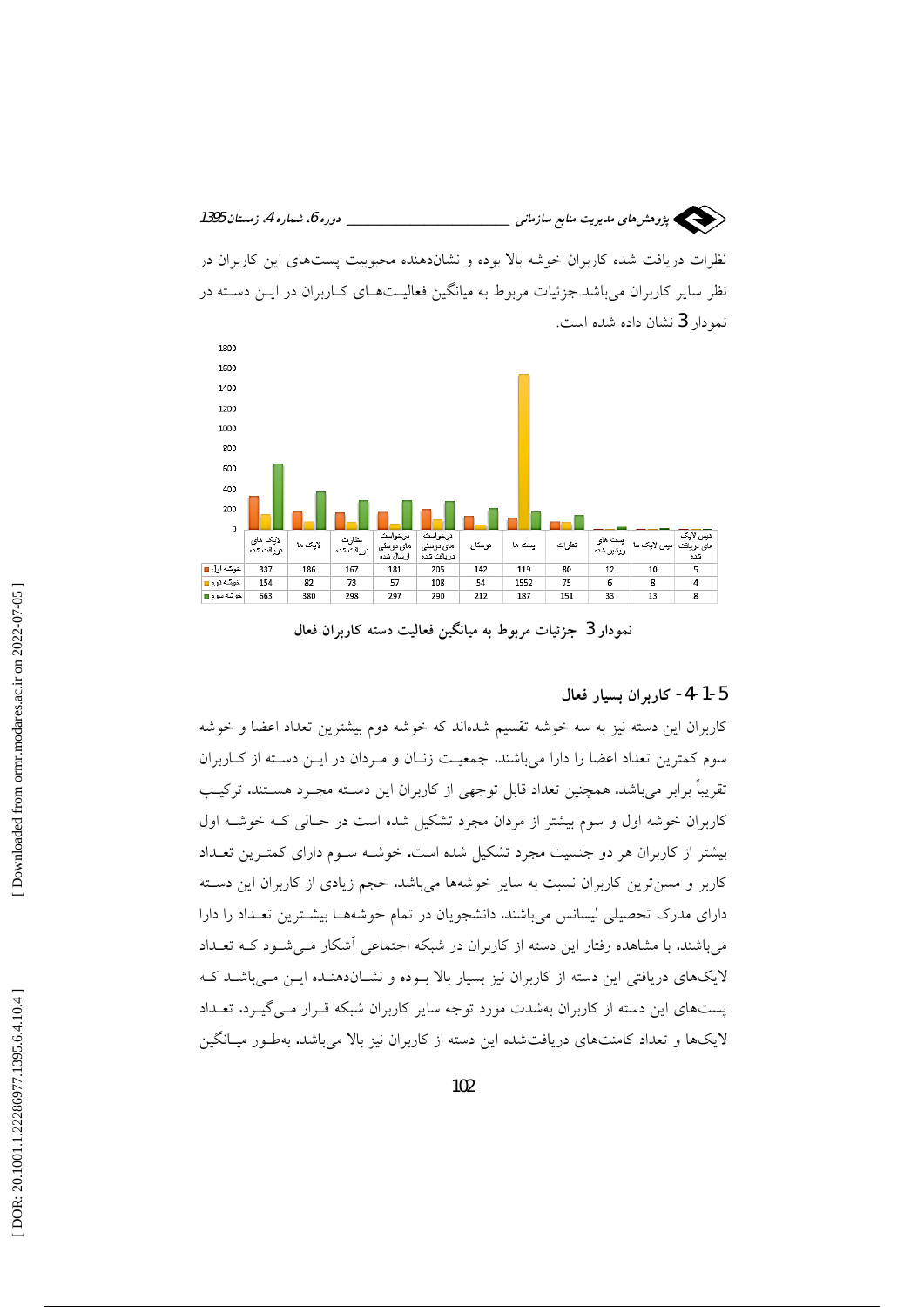



نمودار 4 جزئیات مربوط به میانگین فعالیت دست کاربران بسیار فعال

## 6- نتيجه گيري

در این پژوهش به خوشهبندی کاربران شبکه اجتماعی و توصیف هریک از خوشهها براسـاس رفتار كاربر در شبكه يرداخته شده است. به عبارت ديگر، كاربران شبكه اجتمــاعي را براســاس اینکه در طول مدت عضویت خود در شبکه چه فعالیتهایی انجام داده اند، خوشهبندی کرده و سپس رفتار آنها بررسی و تحلیل شده است. بـا بررسـی سـایر پـژوهشهـای انجـام شـده، مشخص گردید که محققان تنها به شناسایی و تحلیل برخی از متغیرهای مربوط به فعالیت افراد در شبکه اجتماعی پرداختهاند و پژوهش مجزایی که به بررسـی و تحلیـل رفتـار خوشـههـای کاربران در یک شبکه اجتماعی کاملاً ایرانی پرداخته باشد، یافت نگردید. وجه تمایز پـژوهش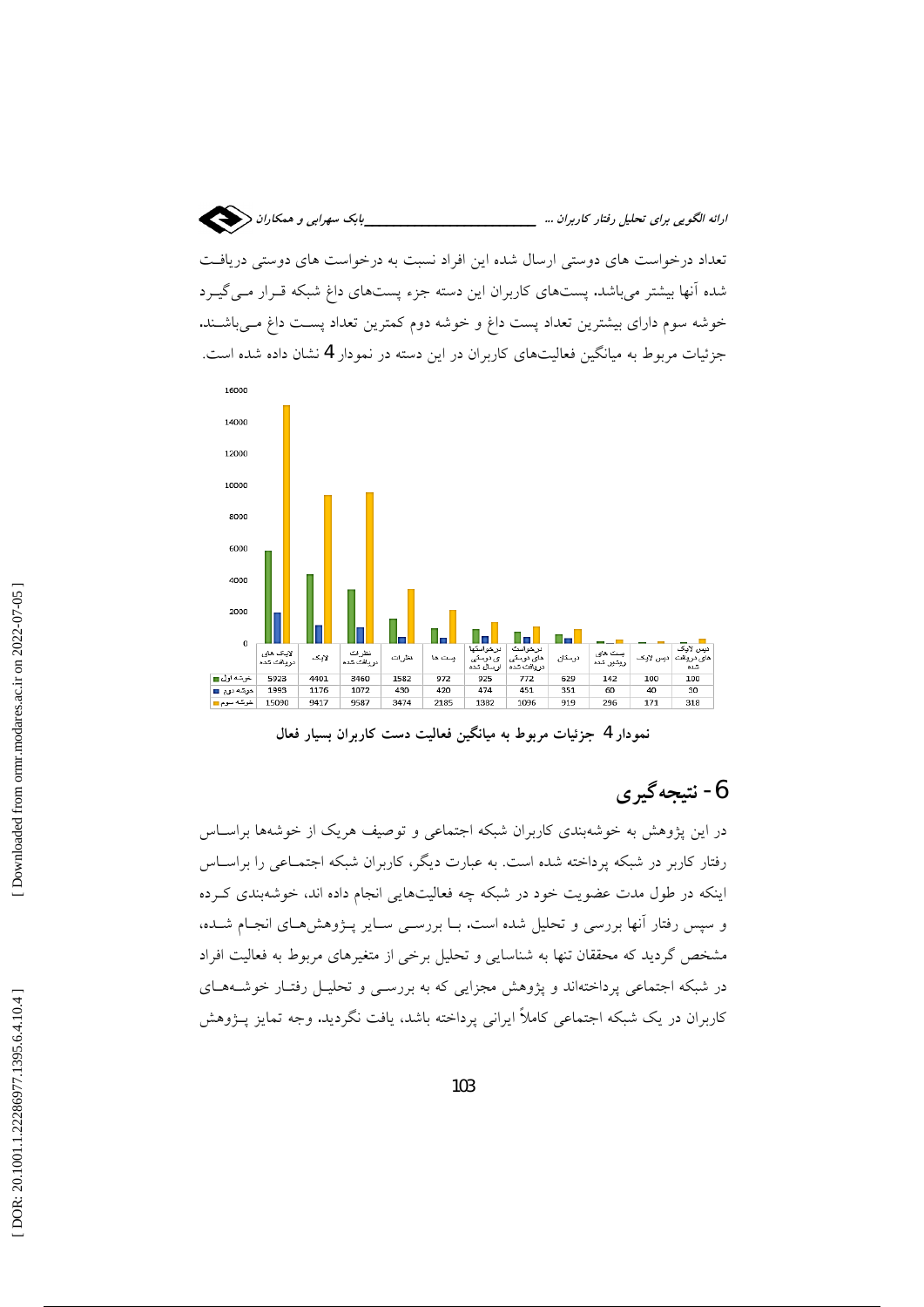

از متغیرهای مربوط به فعالیت افراد در شبکه اجتمـاعی و خوشــهبنـدی حالـتهـای مختلـف رفتاری کاربران میباشد. همچنین تفاوت ویژه این پژوهش نسبت به سـایر مطالعـات پیشــین، بررسی رفتار کاربران ایرانی میباشد. جهت تشخیص دادههای پـرت از شـاخص عامـل پـرت محلی استفاده شده است تا بتوان با انجام پیش پردازش بر روی دادهها، کیفیت نتیجه دادهکاوی را بهبود بخشید.

با توجه به عدم توانایی مدلهای آماری در طراحی مدلهای پیچیده تحلیل روند و پیش بینی و عدم توانایی انسان در شناسایی روابط غیرخطی میان دادهها و وجود روابـط پنهـان و مـنظم میان آنها، پژوهش با به کارگیری تکنیکهای دادهکاوی و نرمافزارهای مربوطه، بـه پـافتن ایــن الگوها پرداخته است. در این پژوهش از مدل فرایندی اجرای پروژههای دادهکاوی برای اجرای تحلیل استفاده شد و شش مرحله آن شامل درک فضای کسبوکار، درک دادهها، آماده ســازی دادهها، مدلسازی، ارزیابی و تحلیل نتایج به طور کامل پوشش داده شدند.

در مرحله پیش پردازش دادهها، هدف شناسایی و جداکردن کاربرانی بود که از بین کاربران ، مناسب با هدف و مسئله این تحقیق بودند. پس از بررسی دادههای کاربرانی که جهت تحلیـل انتخاب شدهاند، نیاز به متغیری بود که قبل از خوشهبندی، کاربران را براساس آن تقسـیمبنــدی کرده تا بتوان کاربرانی که تا حدی از لحاظ میزان فعالیت به هم شـباهت دارنـد، خوشـهبنـدی گردند. با کمک متغیر جدید می توان امتیازی را نیز به هر کاربر اختصاص داد. متغیر جدید بـر حسب سایر متغیرها و به صورت مجموع فعالیتهای فرد در طـول مـدت عضـویت خـود در شبکه ایجاد شده است. در نهایت، کاربران هر دسته به تعداد خوشه بهینه با ویژگیهای متفاوت تقسیم شدند. در این راستا از الگوریتم خوشهبندی K میانگین استفاده شده است که نسبت بــه سایر روشها، دقت بالاتر و خوشهبندی بهتری ارائه کرده است. برای تعیین تعداد خوشه بهینه برای هر دسته از کاربران از شاخص دیویس بولدین با اعمـال سـایر پارامترهـا از جملـه نـوع مقياس «واگرايي برگمن» و همچنين نوع واگرايي«فاصله اقليدسي» استفاده شده است. درنهايت مشخص شد که کاربران براساس نیازها و علایق خود، میزان فعالیت در شبکههای اجتماعی را تنظیم می کنند و در صورتی که کارکردها و امکانات شبکه اجتماعی، به نیازها و سلایق عمومی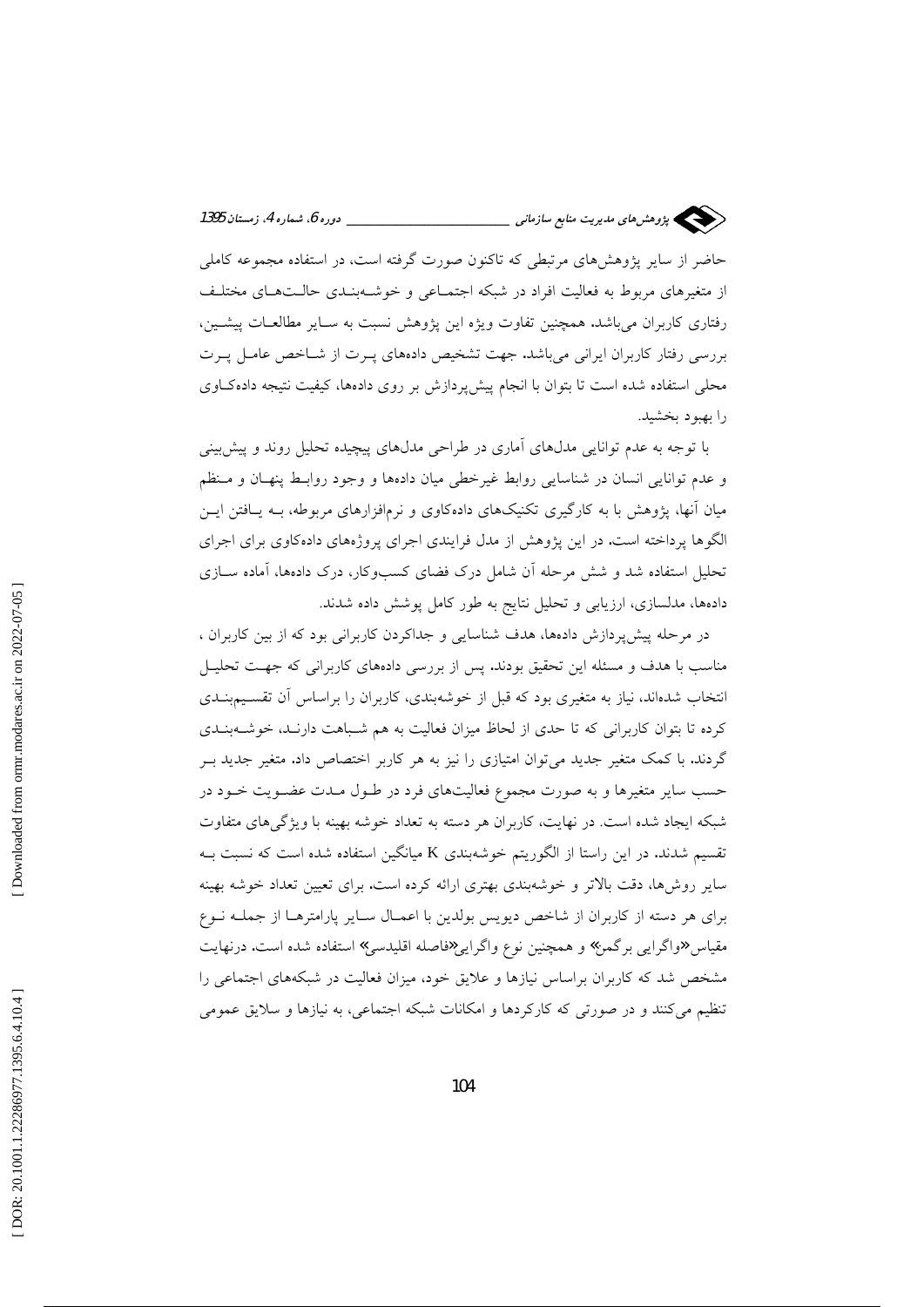و مشترک کاربران نزدیکتر باشد، امکان افزایش تعداد کاربران و همچنین بهبود سطح فعالیت آنها به میزان قابل توجهی وجود دارد.

# 7- منابع

- [1] R.P. Bagozzi, U.M. Dholakia (2006) "Open source software user communities: A study of participation in Linux user groups", Management Science, 52  $(7):1099-1115.$
- [2] H.U. Buhl (2008) "Online communities", Wirtschaftsinformatik 50 (2):81-84.
- [3] M. Gneiser J., Heidemann M., Klier A., Landherr F., Probst (2012) Valuation of online social networks taking into account users' interconnectedness, Information Systems and e-Business Management, 10 (1):61-84.
- [4] C. Dwyer S., Hiltz K. Passerini (2007) Trust and privacy concern within social networking sites: A comparison of facebook and MySpace, in Proceedings of the Americas Conference on Information Systems -AMCIS, (paper 339).
- [5] D.M. Boyd, N.B. Ellison (2007) "Social network sites: definition, history, and scholarship", Journal of Computer-Mediated Communication, 13 (1):210-230.
- [6] D. Beer (2008) Social network(ing) sites. . . revisiting the story so far: A response to Danah Boyd and Nicole Ellison, Journal of Computer- Mediated Communication, 13 (2): 516–529.
- [7] Pang-Ning Tan, Michael Steinbach and Vipin Kumar, Introduction to Data Mining, 0nd ed., Wiley, 0274.
- [8] Chen, M. S., Han, J., & Yu, P. S. (1996) "Data mining: An overview from a database perspective, Knowledge and data Engineering", IEEE Transactions on, 8, 6, 866-883.
- [9] Breunig MM, Kriegel H-P, Ng RT, Sander J. (2000) LOF: Identifying densitybased local outliers. ACM Sigmod Rec; 29(2): 93-104.